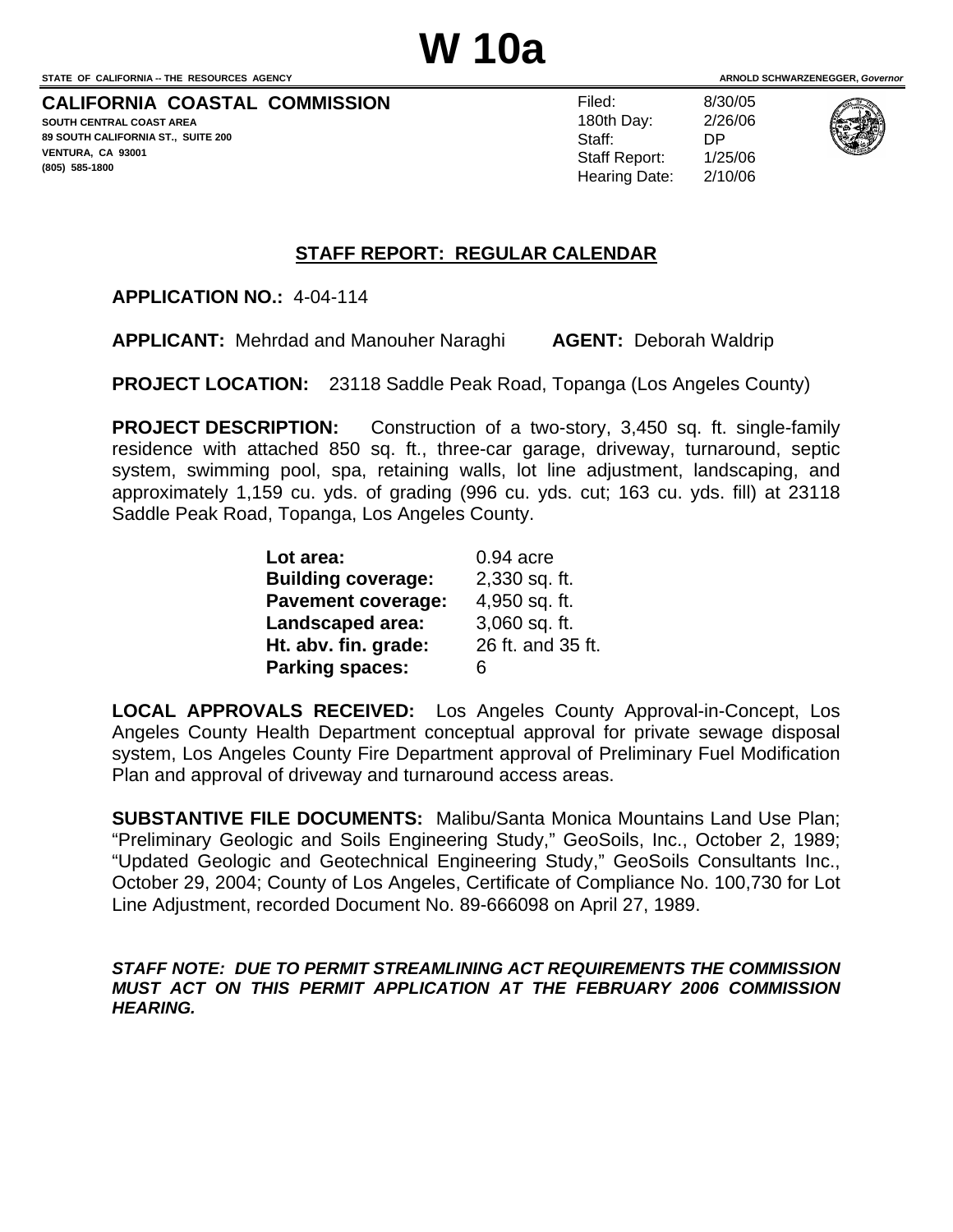### **SUMMARY OF STAFF RECOMMENDATION**

Staff recommends **APPROVAL** of the proposed project with **THIRTEEN (13) SPECIAL CONDITIONS** regarding (1) revised plans, (2) geologic recommendations, (3) drainage and polluted runoff control, (4) landscaping and erosion control plans, (5) assumption of risk, (6) structural appearance, (7) lighting restriction (8) pool/spa drainage and maintenance, (9) removal of excess material, (10) future development, (11) deed restriction, (12) oak tree protection, and (13) condition compliance. The standard of review for the proposed project is the Chapter 3 policies of the Coastal Act. In addition, the policies of the certified Malibu/Santa Monica Mountains Land Use Plan serve as guidance.

## **STAFF RECOMMENDATION:**

### **I. Approval with Conditions**

The staff recommends that the Commission adopt the following resolution:

### **MOTION:** *I move that the Commission approve Coastal Development Permit No. 4-04-114 pursuant to the staff recommendation.*

## **STAFF RECOMMENDATION OF APPROVAL:**

Staff recommends a **YES** vote. Passage of this motion will result in approval of the permit as conditioned and adoption of the following resolution and findings. The motion passes only by affirmative vote of a majority of the Commissioners present.

# **RESOLUTION TO APPROVE THE PERMIT:**

The Commission hereby approves a coastal development permit for the proposed development and adopts the findings set forth below on grounds that the development as conditioned will be in conformity with the policies of Chapter 3 of the Coastal Act and will not prejudice the ability of the local government having jurisdiction over the area to prepare a Local Coastal Program conforming to the provisions of Chapter 3. Approval of the permit complies with the California Environmental Quality Act because either 1) feasible mitigation measures and/or alternatives have been incorporated to substantially lessen any significant adverse effects of the development on the environment, or 2) there are no further feasible mitigation measures or alternatives that would substantially lessen any significant adverse impacts of the development on the environment.

### **II. Standard Conditions**

**1. Notice of Receipt and Acknowledgment.** The permit is not valid and development shall not commence until a copy of the permit, signed by the permitee or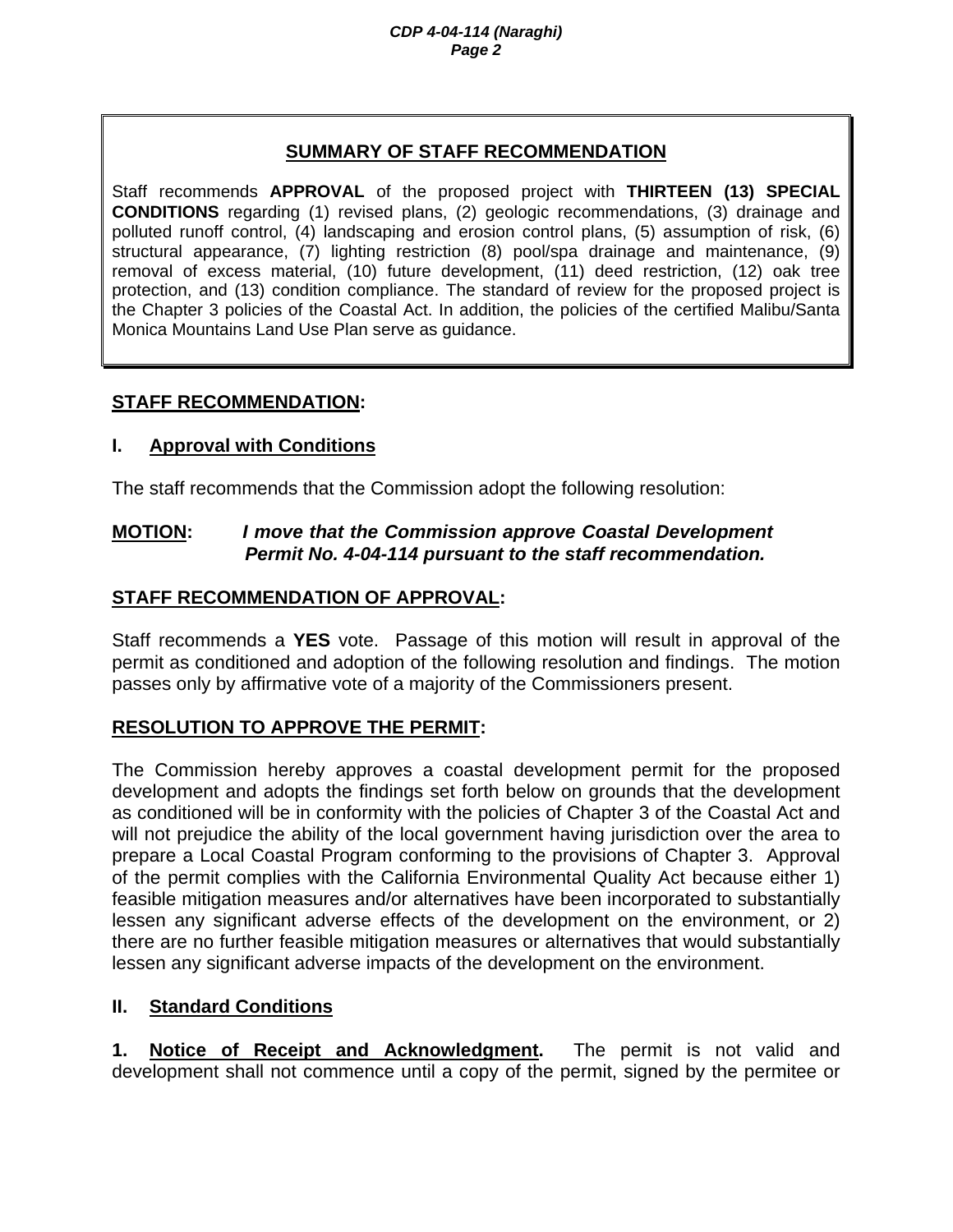authorized agent, acknowledging receipt of the permit and acceptance of the terms and conditions, is returned to the Commission office.

**2. Expiration.** If development has not commenced, the permit will expire two years from the date on which the Commission voted on the application. Development shall be pursued in a diligent manner and completed in a reasonable period of time. Application for extension of the permit must be made prior to the expiration date.

**3. Interpretation.** Any questions of intent or interpretation of any condition will be resolved by the Executive Director or the Commission.

**4. Assignment.** The permit may be assigned to any qualified person, provided assignee files with the Commission an affidavit accepting all terms and conditions of the permit.

**5. Terms and Conditions Run with the Land.** These terms and conditions shall be perpetual, and it is the intention of the Commission and the permitee to bind all future owners and possessors of the subject property to the terms and conditions.

# **III. Special Conditions**

## **1. Revised Plans**

*Prior to issuance of the Coastal Development Permit*, the applicant shall submit, for the review and approval of the Executive Director, revised grading plans showing that no grading/slope trimming shall occur within the drip line of any oak trees on-site.

# **2. Plans Conforming to Geologic Recommendations**

By acceptance of this permit, the applicant agrees to comply with the recommendations contained in the submitted geologic reports: "Preliminary Geologic and Soils Engineering Study" by GeoSoils Inc., dated October 2, 1989, and the "Updated Geologic and Geotechnical Engineering Study" by GeoSoils Consultants Inc., dated October 29, 2004. These recommendations, including those concerning foundations, excavation, grading, retaining walls, sewage disposal, and drainage, shall be incorporated into all final design and construction, and must be reviewed and approved by the consultant prior to commencement of development.

The final plans approved by the consultant shall be in substantial conformance with the plans approved by the Commission relative to construction, grading, sewage disposal, and drainage. Any substantial changes in the proposed development approved by the Commission that may be required by the consultant shall require amendment(s) to the permit(s) or new Coastal Development Permit(s).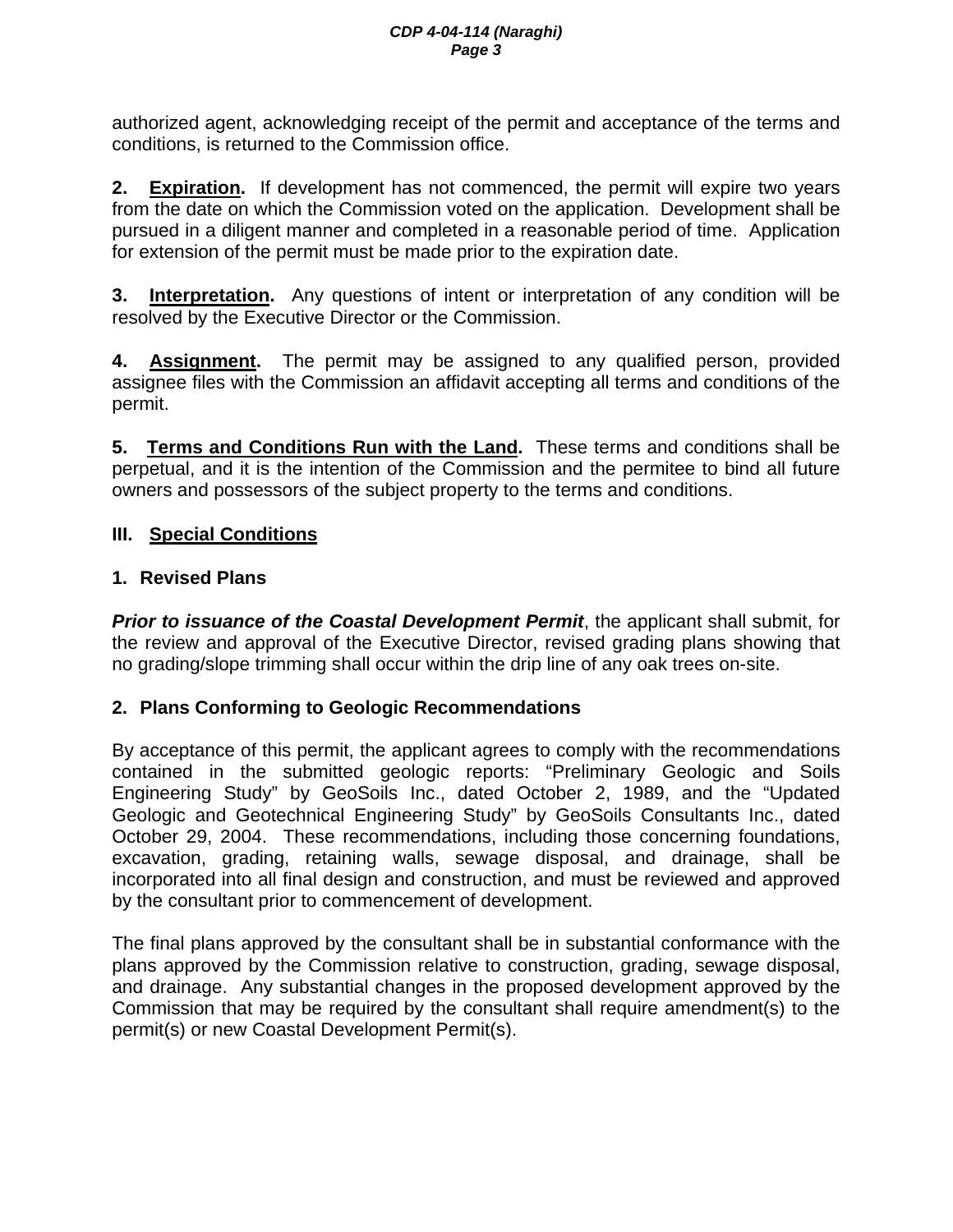## **3. Drainage and Polluted Runoff Control Plans**

**Prior to the issuance of the Coastal Development Permit**, the applicant shall submit to the Executive Director for review and written approval, two sets of final drainage and runoff control plans, including supporting calculations. The final plans shall be prepared by a licensed engineer and shall incorporate structural and non-structural Best Management Practices (BMPs) designed to control the volume, velocity and pollutant load of stormwater leaving the developed site. The plans shall be reviewed and approved by the consulting engineering geologist to ensure the plan is in conformance with geologist's recommendations. In addition to the specifications above, the plan shall be in substantial conformance with the following requirements:

- (a) Selected BMPs (or suites of BMPs) shall be designed to treat, infiltrate or filter the amount of stormwater runoff produced by all storms up to and including the  $85<sup>th</sup>$ percentile, 24-hour runoff event for volume-based BMPs, and/or the 85th percentile, 1-hour runoff event, with an appropriate safety factor (i.e., 2 or greater), for flow-based BMPs.
- (b) Runoff shall be conveyed off site in a non-erosive manner.
- (c) Energy dissipating measures shall be installed at the terminus of outflow drains.
- (d) The plan shall include provisions for maintaining the drainage system, including structural BMPs, in a functional condition throughout the life of the approved development. Such maintenance shall include the following: (1) BMPs shall be inspected, cleaned and repaired when necessary prior to the onset of the storm season, no later than September  $30<sup>th</sup>$  each year and (2) should any of the project's surface or subsurface drainage/filtration structures or other BMPs fail or result in increased erosion, the applicant/landowner or successor-in-interest shall be responsible for any necessary repairs to the drainage/filtration system or BMPs and restoration of the eroded area. Should repairs or restoration become necessary, prior to the commencement of such repair or restoration work, the applicant shall submit a repair and restoration plan to the Executive Director to determine if an amendment or new coastal development permit is required to authorize such work.

### **4. Landscaping and Erosion Control Plans**

*Prior to issuance of the Coastal Development Permit*, the applicant shall submit two sets of final landscaping and erosion control plans, prepared by a licensed landscape architect or a qualified resource specialist, for review and approval by the Executive Director. The plans shall identify the species, extent, and location of all plant materials and shall incorporate the criteria set forth below. All development shall conform to the approved landscape and erosion control plans.

# **A. Landscaping Plan**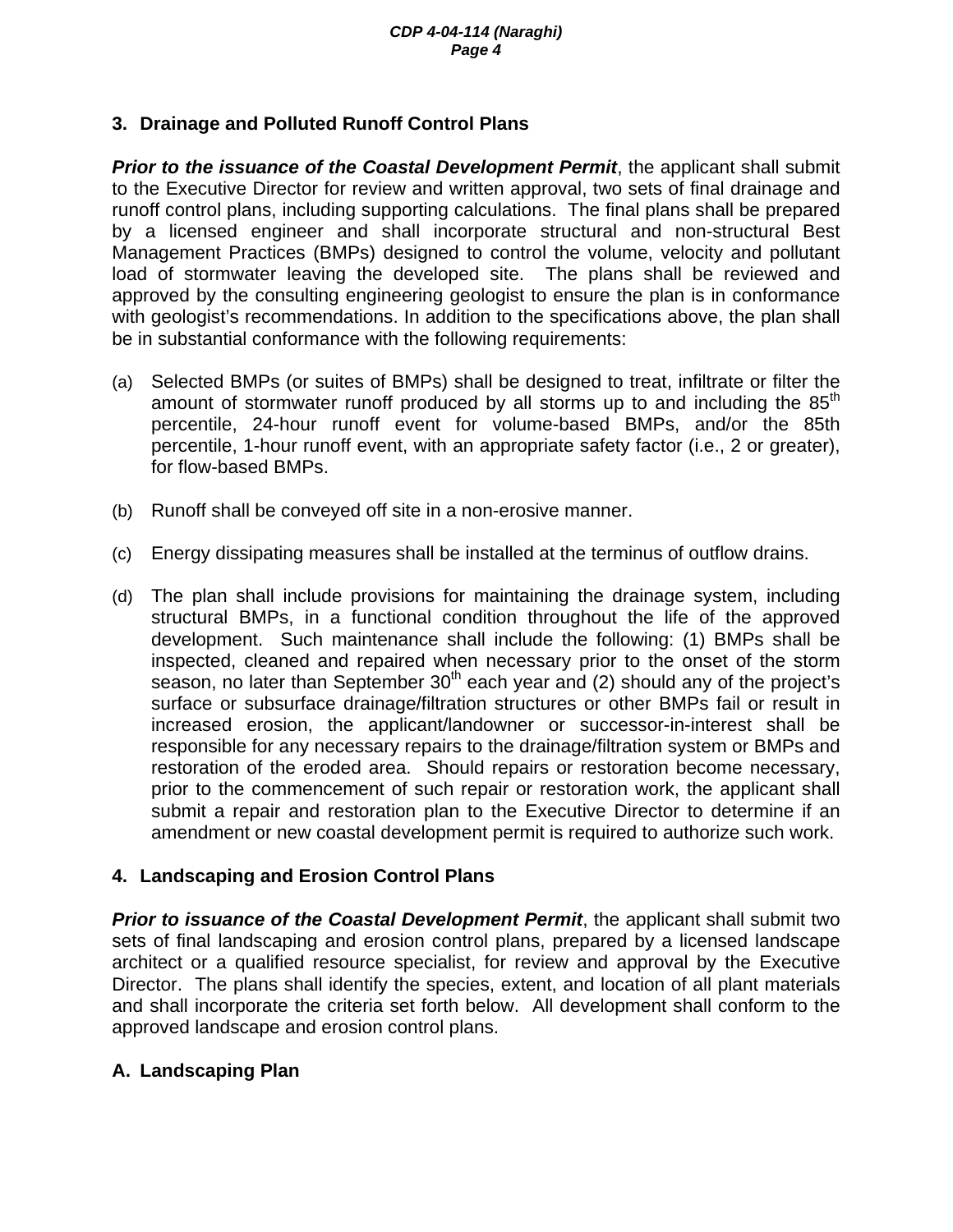#### *CDP 4-04-114 (Naraghi) Page 5*

- (1) All graded and disturbed areas on the subject site shall be planted and maintained for erosion control purposes within (60) days of receipt of the certificate of occupancy for the residence. To minimize the need for irrigation, all landscaping shall consist primarily of native/drought resistant plants as listed by the California Native Plant Society, Santa Monica Mountains Chapter, in their document entitled *Recommended List of Plants for Landscaping in the Santa Monica Mountains*, dated February 5, 1996. No plant species listed as problematic and/or invasive by the California Native Plant Society, the California Exotic Pest Plant Council, or as may be identified from time to time by the State of California shall be employed or allowed to naturalize or persist on the site. No plant species listed as a "noxious weed" by the State of California or the U.S. Federal Government shall be utilized within the property.
- (2) All cut and fill slopes shall be stabilized with planting at the completion of final grading. Planting should be of native plant species indigenous to the Santa Monica Mountains using accepted planting procedures, consistent with fire safety requirements. Such planting shall be adequate to provide 90 percent coverage within two (2) years, and this requirement shall apply to all disturbed soils.
- (3) Plantings will be maintained in good growing condition throughout the life of the project and, whenever necessary, shall be replaced with new plant materials to ensure continued compliance with applicable landscape requirements.
- (4) The permitee shall undertake development in accordance with the final approved plan. Any proposed changes to the approved final plan shall be reported to the Executive Director. No changes to the approved final plan shall occur without a Coastal Commission approved amendment to the coastal development permit, unless the Executive Director determines that no amendment is required.
- (5) Vegetation may be removed and selectively thinned in order to reduce fire hazard, in accordance with an approved long-term final fuel modification plan submitted pursuant to this special condition. The Final Fuel Modification Plan shall include details regarding the types, sizes, and location of plant materials to be removed, and how often thinning is to occur. The applicant shall submit evidence that the fuel modification plan has been reviewed and approved by the Forestry Department of Los Angeles County. Irrigated lawn, turf and ground cover planted within the fifty foot radius of the proposed house shall be selected from the most drought tolerant species or subspecies, or varieties suited to the Mediterranean climate of the Santa Monica Mountains.
- (6) Rodenticides containing any anticoagulant compounds (including, but not limited to, Warfarin, Brodifacoum Bromadiolone or Diphacinone) shall not be used.
- (7) Vertical landscape elements shall be planted around the proposed residence to soften views of the development as seen from Saddle Peak Road. All landscape elements shall be native/drought resistant plants.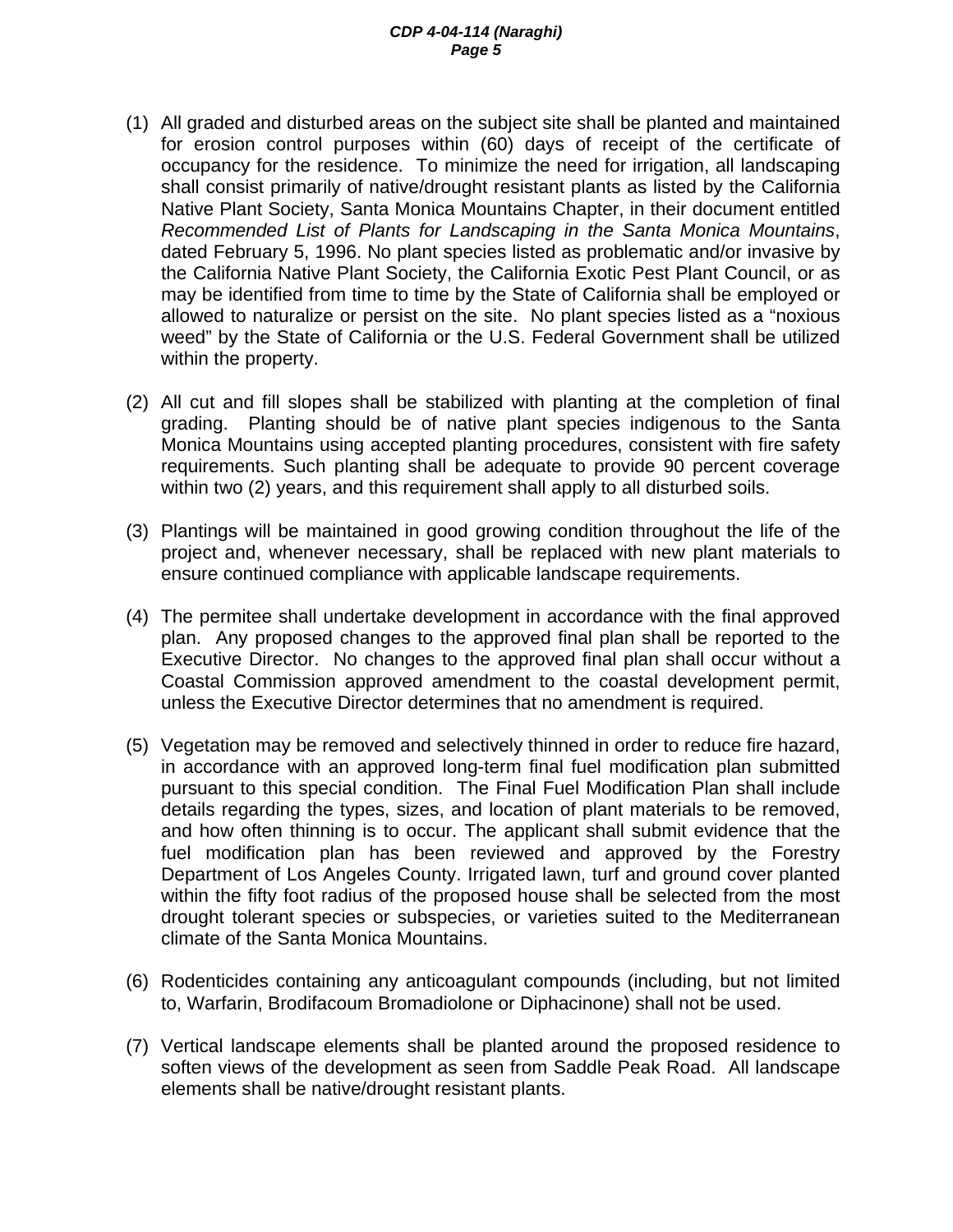(8) No permanent irrigation is permitted within the dripline or protected zone (5 feet beyond dripline) of oak trees, as shown on Exhibit 3, and landscaping within the oak tree driplines or the five-foot protected zones shall be limited to native oak tree understory plant species.

### **B. Interim Erosion Control Plan**

- (1) The plan shall delineate the areas to be disturbed by grading or construction activities and shall include any temporary access roads, staging areas and stockpile areas. The natural areas on the site shall be clearly delineated on the project site with fencing or survey flags.
- (2) The plan shall specify that grading shall take place only during the dry season (April 1 – October 31). This period may be extended for a limited period of time if the situation warrants such a limited extension, if approved by the Executive Director. The applicant shall install or construct temporary sediment basins (including debris basins, desilting basins, or silt traps), temporary drains and swales, sand bag barriers, silt fencing, and shall stabilize any stockpiled fill with geofabric covers or other appropriate cover, install geotextiles or mats on all cut or fill slopes, and close and stabilize open trenches as soon as possible. These erosion control measures shall be required on the project site prior to or concurrent with the initial grading operations and maintained throughout the development process to minimize erosion and sediment from runoff waters during construction. All sediment should be retained on-site, unless removed to an appropriate, approved dumping location either outside of the coastal zone or within the coastal zone to a site permitted to receive fill.
	- (3) The plan shall also include temporary erosion control measures should grading or site preparation cease for a period of more than 30 days, including but not limited to: stabilization of all stockpiled fill, access roads, disturbed soils and cut and fill slopes with geotextiles and/or mats, sand bag barriers, silt fencing; temporary drains and swales and sediment basins. The plans shall also specify that all disturbed areas shall be seeded with native grass species and include the technical specifications for seeding the disturbed areas. These temporary erosion control measures shall be monitored and maintained until grading or construction operations resume.

# **C. Monitoring**

Five (5) years from the date of occupancy, the applicant shall submit for the review and approval of the Executive Director a landscape monitoring report, prepared by a licensed Landscape Architect or qualified Resource Specialist, that assesses the on-site landscaping and certifies whether it is in conformance with the landscape plan approved pursuant to this special condition. The monitoring report shall include photographic documentation of plant species and plant coverage. Failure to comply with deadlines to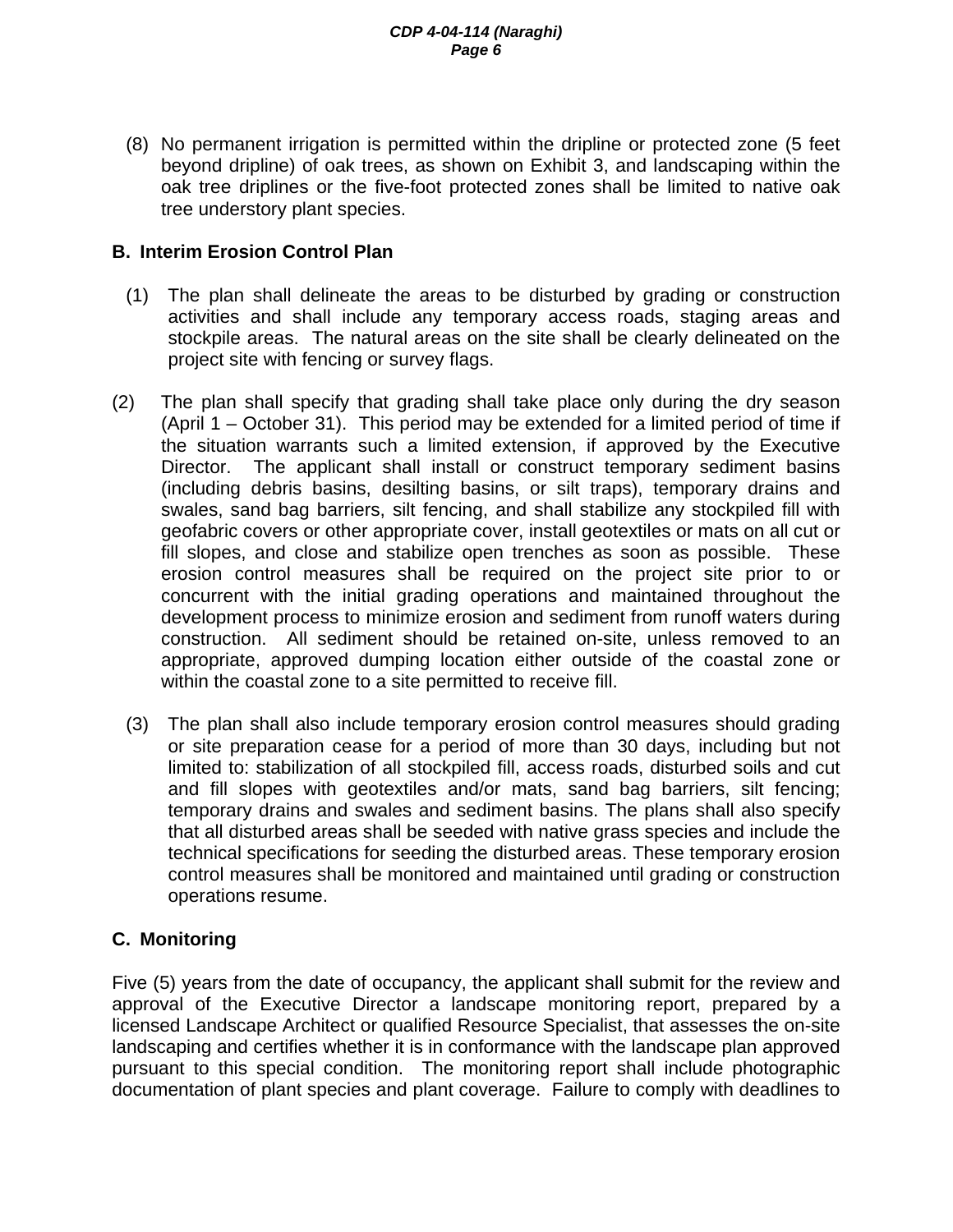submit the landscape monitoring reports will result in a violation of the subject permit and the commencement of enforcement proceedings, including potential judicial action and administrative orders, as well as the recordation of a notice of violation in the chain of title for the property.

If the landscape monitoring report indicates the landscaping is not in conformance with or has failed to meet the performance standards specified in the landscaping plan approved pursuant to these permits, the applicant, or successors in interest, shall submit a revised or supplemental landscape plan for the review and approval of the Executive Director. The supplemental landscaping plan must be prepared by a licensed landscape architect or qualified resource specialist and shall specify measures to remediate those portions of the original plan that have failed or are not in conformance with the original approved plan. The permitee shall implement the remedial measures specified in the approved supplemental landscape plan.

## **5. Assumption of Risk, Waiver of Liability and Indemnity**

By acceptance of this permit, the applicant acknowledges and agrees (i) that the site may be subject to hazards from wildfire, erosion, and landslides; (ii) to assume the risks to the applicant and the property that is the subject of this permit of injury and damage from such hazards in connection with this permitted development; (iii) to unconditionally waive any claim of damage or liability against the Commission, its officers, agents, and employees for injury or damage from such hazards; and (iv) to indemnify and hold harmless the Commission, its officers, agents, and employees with respect to the Commission's approval of the project against any and all liability, claims, demands, damages, costs (including costs and fees incurred in defense of such claims), expenses, and amounts paid in settlement.

### **6. Structural Appearance**

**Prior to the issuance of the Coastal Development Permit**, the applicant shall submit for the review and approval of the Executive Director, a color palette and material specifications for the outer surface of all structures authorized by the approval of Coastal Development Permit 4-04-114. The palette samples shall be presented in a format not to exceed 8 1/2" x 11" in size. The palette shall include the colors proposed for the roof, trim, exterior surfaces, retaining walls, driveway, or other structures authorized by this permit. Acceptable colors shall be limited to colors compatible with the surrounding environment (earth tones). Including shades of green, brown and gray with no white or light shades, galvanized steel, and no bright tones. All windows shall be comprised of non-glare glass.

The approved structures shall be colored with only the colors and materials authorized pursuant to this special condition. Alternative colors or materials for future repainting, resurfacing, or new windows may only be applied to the structures authorized by Coastal Development Permit 4-04-114 if such changes are specifically authorized by the Executive Director as complying with this special condition.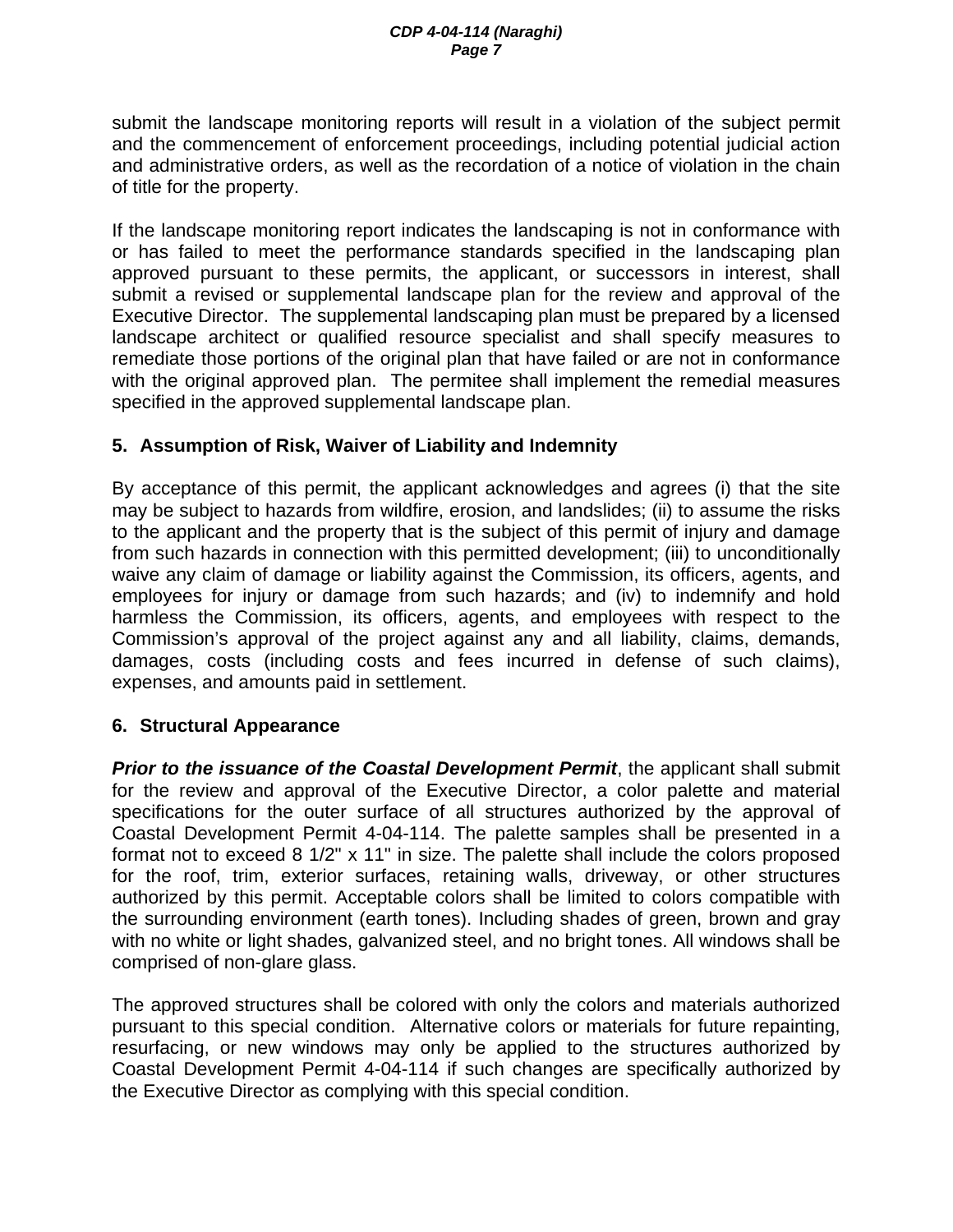# **7. Lighting Restriction**

- A. The only outdoor night lighting allowed on the subject parcel is limited to the following:
	- 1) The minimum necessary to light walkways used for entry and exit to the structures, including parking areas on the site. This lighting shall be limited to fixtures that do not exceed two feet in height above finished grade, are directed downward and generate the same or less lumens equivalent to those generated by a 60 watt incandescent bulb, unless a greater number of lumens is authorized by the Executive Director.
	- 2) Security lighting attached to the residence and garage shall be controlled by motion detectors and is limited to same or less lumens equivalent to those generated by a 60-watt incandescent bulb.
	- 3) The minimum necessary to light the entry area to the driveway with the same or less lumens equivalent to those generated by a 60-watt incandescent bulb.
- B. No lighting around the perimeter of the site and no lighting for aesthetic purposes is allowed.

# **8. Pool and Spa Drainage and Maintenance**

By acceptance of this permit, the applicant agrees to install a no chlorine or low chlorine purification system and agrees to properly maintain pool water pH, calcium, and alkalinity balance to ensure any runoff or drainage from the pool or spa will not include excessive amounts of chemicals that may adversely affect water quality or environmentally sensitive habitat areas. In addition, the applicant agrees not to discharge chlorinated or non-chlorinated pool water into a street, storm drain, creek, canyon drainage channel, or other location where it could enter receiving waters.

### **9. Removal of Excess Excavated Material**

**Prior to the issuance of the Coastal Development Permit, the applicant shall provide** evidence to the Executive Director of the location of the disposal site for all excess excavated material from the site. If the disposal site is located in the Coastal Zone, the disposal site must have a valid coastal development permit for the disposal of fill material. If the disposal site does not have a coastal permit, such a permit will be required prior to the disposal of material.

### **10. Future Development Restriction**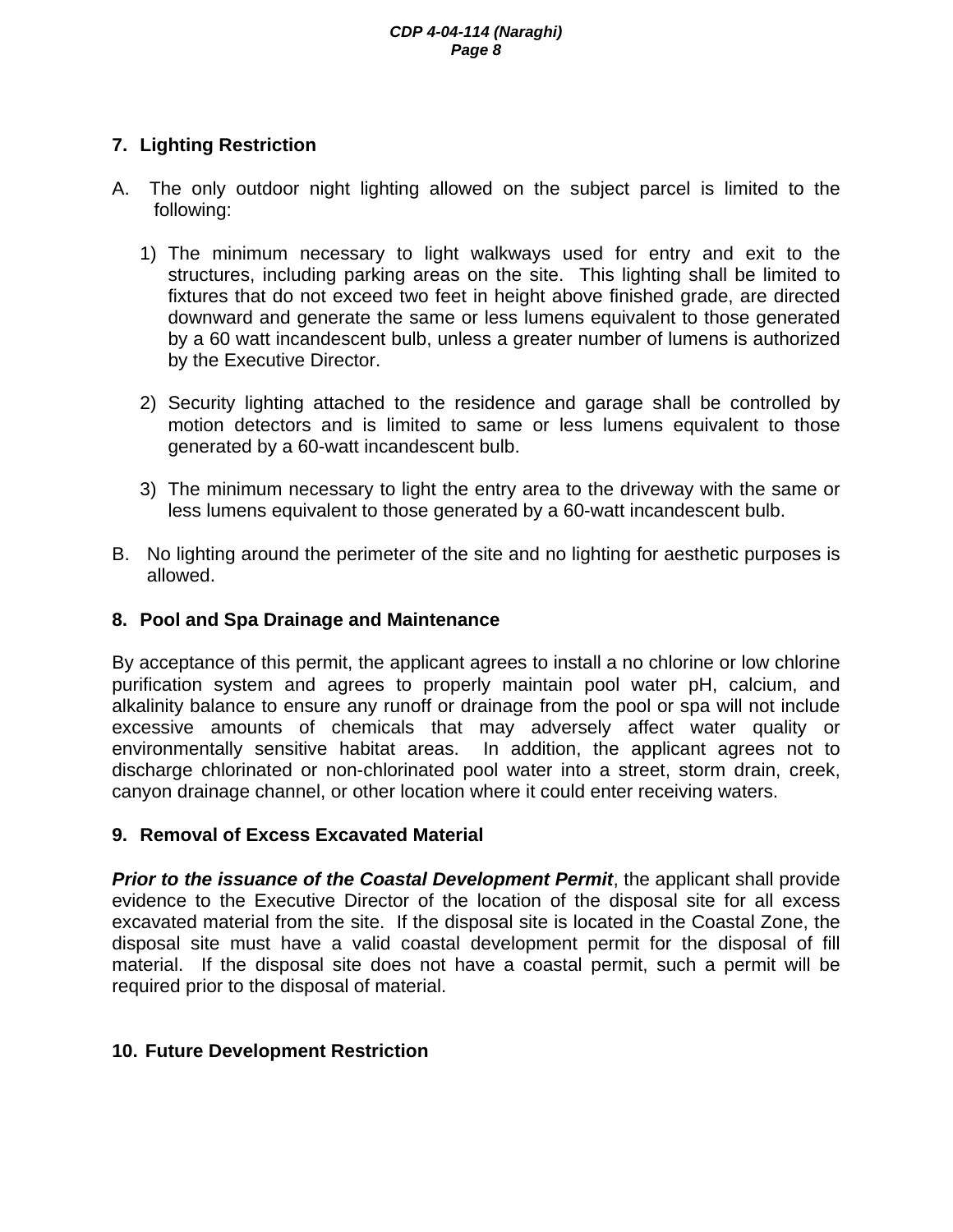This permit is only for the development described in Coastal Development Permit 4-04- 114. Pursuant to Title 14 California Code of Regulations Section 13250(b)(6), the exemptions otherwise provided in Public Resources Code Section 30610(a) shall not apply to the development governed by Coastal Development Permit 4-04-114. Accordingly, any future structures, future improvements, or change of use to the permitted structures authorized by these permits, including but not limited to the singlefamily residence, garage, swimming pool, spa, septic system, hardscaping, clearing or other disturbance of vegetation, or grading other than as provided for in the approved fuel modification/landscape plan, erosion control and drainage plans prepared pursuant to Special Conditions Three (3) and Four (4), shall require an amendment to Coastal Development Permit 4-04-114 from the Commission or shall require additional coastal development permits from the Commission or from the applicable certified local government.

# **11. Deed Restriction**

**Prior to the issuance of the Coastal Development Permit**, the applicant shall submit to the Executive Director for review and approval documentation demonstrating that the applicant has executed and recorded a deed restriction, in a form and content acceptable to the Executive Director: (1) indicating that, pursuant to these permits, the California Coastal Commission has authorized development on the subject property, subject to terms and conditions that restrict the use and enjoyment of that property (hereinafter referred to as the "Standard and Special Conditions"); and (2) imposing all Standard and Special Conditions of these permits as covenants, conditions and restrictions on the use and enjoyment of the Property. The deed restriction shall include a legal description of the applicant's entire parcel or parcels. The deed restriction shall also indicate that, in the event of an extinguishment or termination of the deed restriction for any reason, the terms and conditions of this permit shall continue to restrict the use and enjoyment of the subject property so long as either this permit or the development it authorizes, or any part, modification, or amendment thereof, remains in existence on or with respect to the subject property.

### **12. Oak Tree Protection**

To ensure that on-site oak trees are protected during grading and construction activities, protective barrier fencing shall be installed around the drip line of all oak trees during construction operations.

Should any of the on-site oak trees be lost or suffer worsened health or vigor as a result of the project, the applicant shall submit, for the review and approval of the Executive Director, an oak tree replacement planting program, prepared by a qualified biologist, arborist, or other qualified resource specialist, which specifies replacement tree locations, planting specifications, and a monitoring program to ensure that the replacement planting program is successful. Upon submittal of the replacement planting program, the Executive Director shall determine if an amendment to Permit No. 4-04- 114, or an additional coastal development permit, from the Commission is required.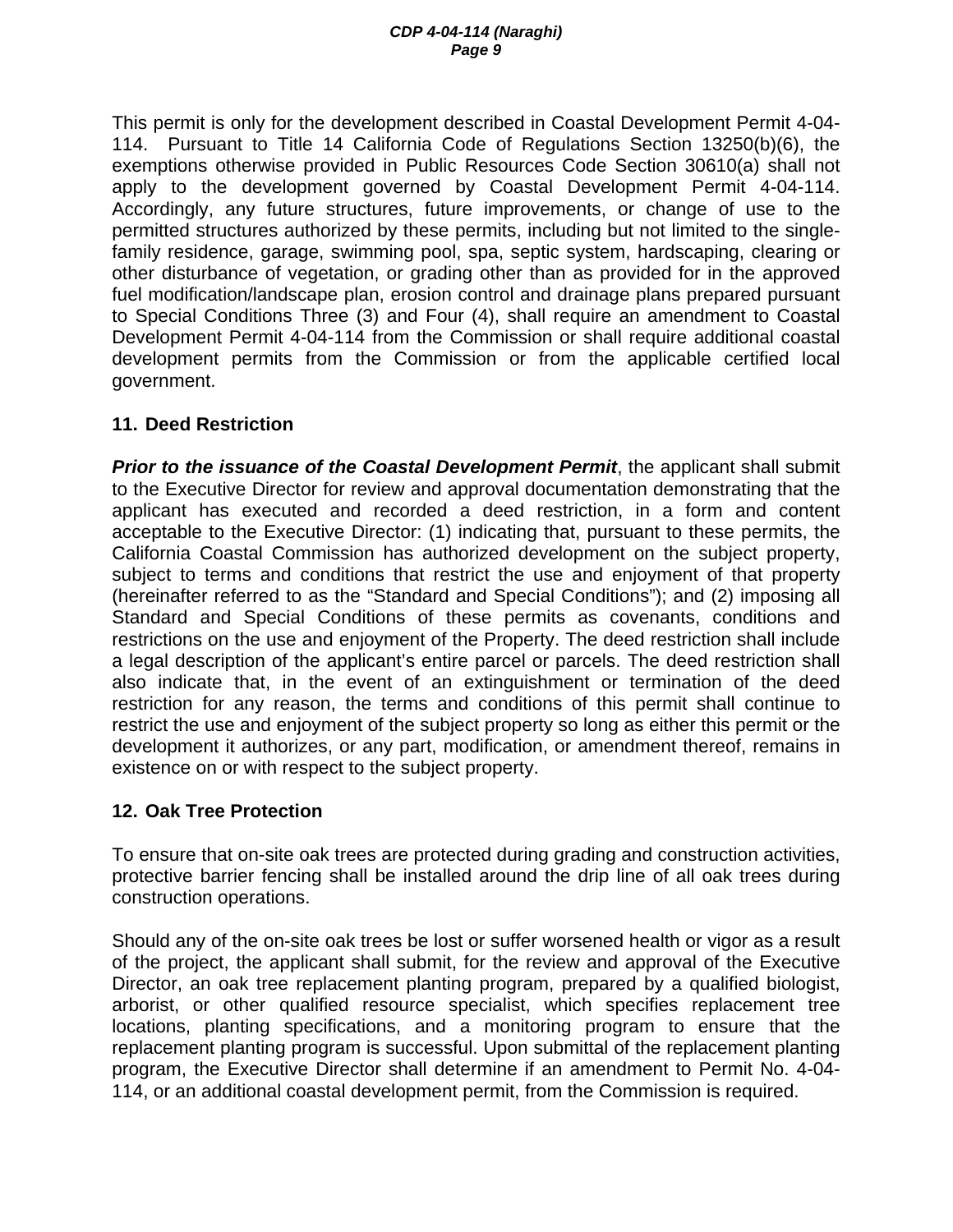As mitigation for development impacts to any oak tree, at least ten replacement seedlings, less than one year old, grown from acorns collected in the area, shall be planted on the project site. An annual monitoring report on the oak tree replacement area shall be submitted for the review and approval of the Executive Director for each of the 10 years.

#### **13. Condition Compliance**

Within 180 days of Commission action on this coastal development permit application, or within such time as the Executive Director may grant for good cause, the applicant shall satisfy all requirements specified in the conditions hereto that the applicant is required to satisfy prior to issuance of this permit. Failure to comply with this requirement may result in the institution of enforcement action under the provisions of Chapter 9 of the Coastal Act.

#### **IV. Findings and Declarations**

The Commission hereby finds and declares:

### **A. Project Description and Background**

The proposed project site is located on a 0.94-acre parcel along the west side of Saddle Peak Road, at the southwest corner intersection with Sadie Road, within the Santa Monica Mountains in Los Angeles County (**Exhibits 1 and 2**). The subject parcel is within the uppermost watershed of Las Flores Canyon and situated atop a northtrending ridge at an elevation of about 2,400 feet above sea level.

The applicant proposes to construct a two-story, 3,450 sq. ft. single-family residence with attached 850 sq. ft. subterranean garage, driveway, turnaround, septic system, swimming pool, spa, retaining walls, landscaping, and approximately 1,159 cu. yds. of grading (996 cu. yds. cut; 163 cu. yds. fill) (**Exhibits 3-8**). Access to the proposed development will be provided from the proposed driveway off Sadie Road to the north. The applicant has also included in this coastal development permit application, a request for after-the-fact approval of a lot line adjustment concerning the adjacent parcel to the south that is under separate ownership (Los Angeles County Certificate of Compliance for Lot Line Adjustment No. 100, 730, recorded Document No. 89-666098 on April 27, 1989). The after-the-fact lot line adjustment resulted in the exchange of two 1,174 sq. ft. equal area slivers of land along the shared property boundary necessitated by the encroaching driveway associated with the residence to the south (**Exhibit 10**).

Existing single-family residences are situated immediately south of the subject parcel and to the east along the east side of Saddle Peak Road. Vegetation on the project site has been largely cleared and disturbed since the parcel is bounded on two sides by roads and is entirely located within the fuel modification area of the residence to the south. The area to the west of the building site is characterized by steeply descending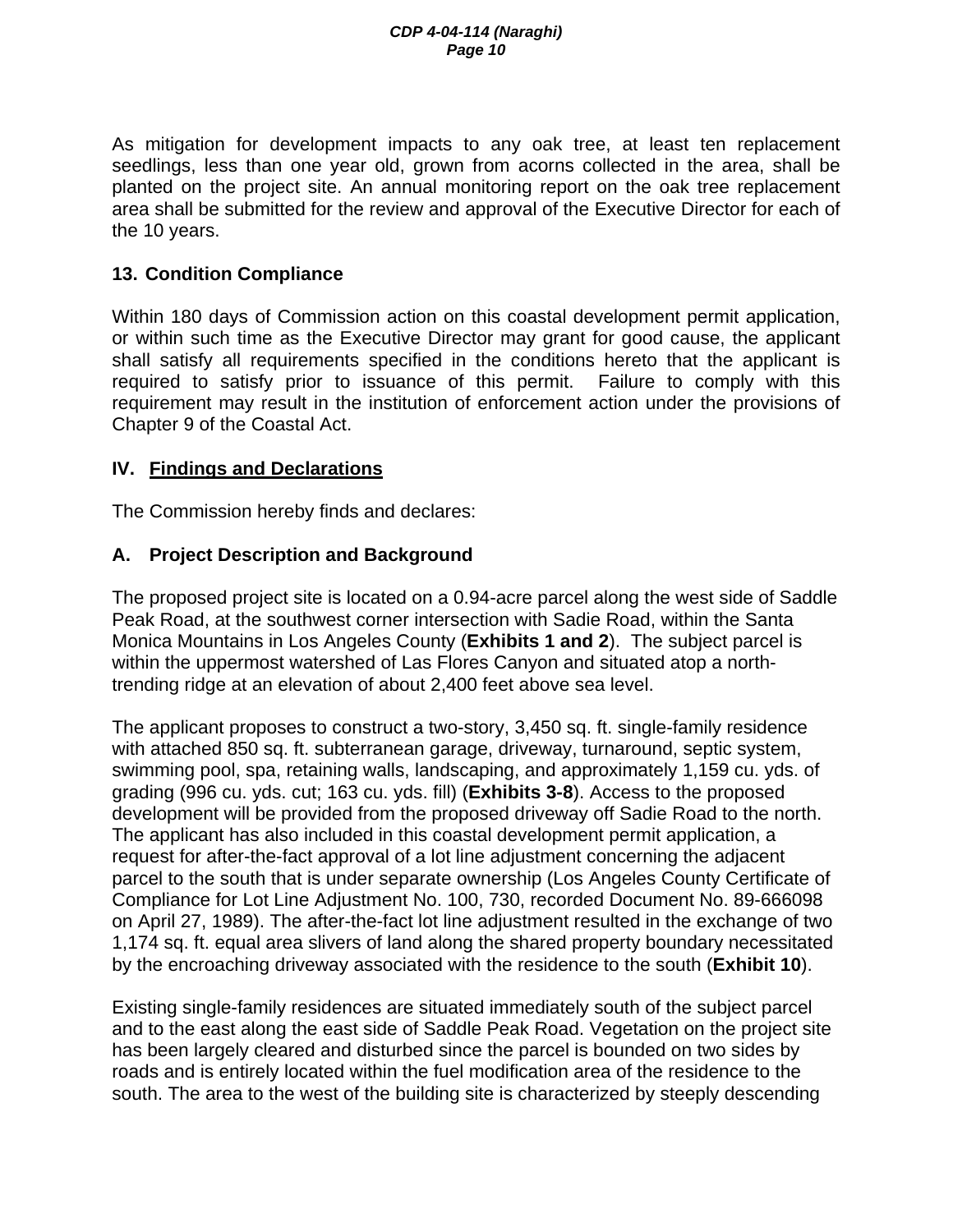hillside covered predominantly with disturbed chaparral vegetation. The maximum difference in elevation across the site is approximately 102 feet.

The eastern portion of the proposed building site is bounded by a relatively steep road cut along Saddle Peak Road. A portion of this road cut slope area has been identified as a landslide feature by the consulting geologist. The western portion of the building site also contains a small landslide feature (**Exhibit 9**). Slope trimming, consisting of 126 cu. yds. of cut (included in the 996 cu. yds. cut project total above), is proposed by the applicant to remediate these areas.

# **B. Geologic and Wildfire Hazard**

The proposed development is located in the Santa Monica Mountains, an area that is generally considered to be subject to an unusually high amount of natural hazards. Geologic hazards common to the Santa Monica Mountains area include landslides, erosion, and flooding. In addition, fire is an inherent threat to the indigenous chaparral community of the coastal mountains. Wildfires often denude hillsides in the Santa Monica Mountains of all existing vegetation, thereby contributing to an increased potential for erosion and landslides on property.

Section **30253** of the Coastal Act states in pertinent part that new development shall:

- *(1) Minimize risks to life and property in areas of high geologic, flood, and fire hazard.*
- *(2) Assure stability and structural integrity, and neither create nor contribute significantly to erosion, instability, or destruction of the site or surrounding area or in any way require the construction of protective devices that would substantially alter natural landforms along bluffs and cliffs.*

# **Geology**

Section 30253 of the Coastal Act mandates that new development be sited and designed to provide geologic stability and structural integrity, and minimize risks to life and property in areas of high geologic, flood, and fire hazard. The applicant has submitted a Preliminary Geologic and Soils Engineering Study, dated October 2, 1989, as well as an Updated Geologic and Geotechnical Engineering Study for the proposed project prepared by GeoSoils Consultants Inc., dated October 29, 2004. The reports evaluate the engineering properties, relative stability, and geologic structure of the earth materials underlying the subject property with respect to the proposed development. The reports identify a small area on the west side of the building site and a portion of the steep road cut slope on the east portion of the parcel as requiring remediation due to the presence of landslide features. The consultant concludes that the proposed development is feasible and will be free from geologic hazard provided their recommendations are incorporated in the proposed development. The geotechnical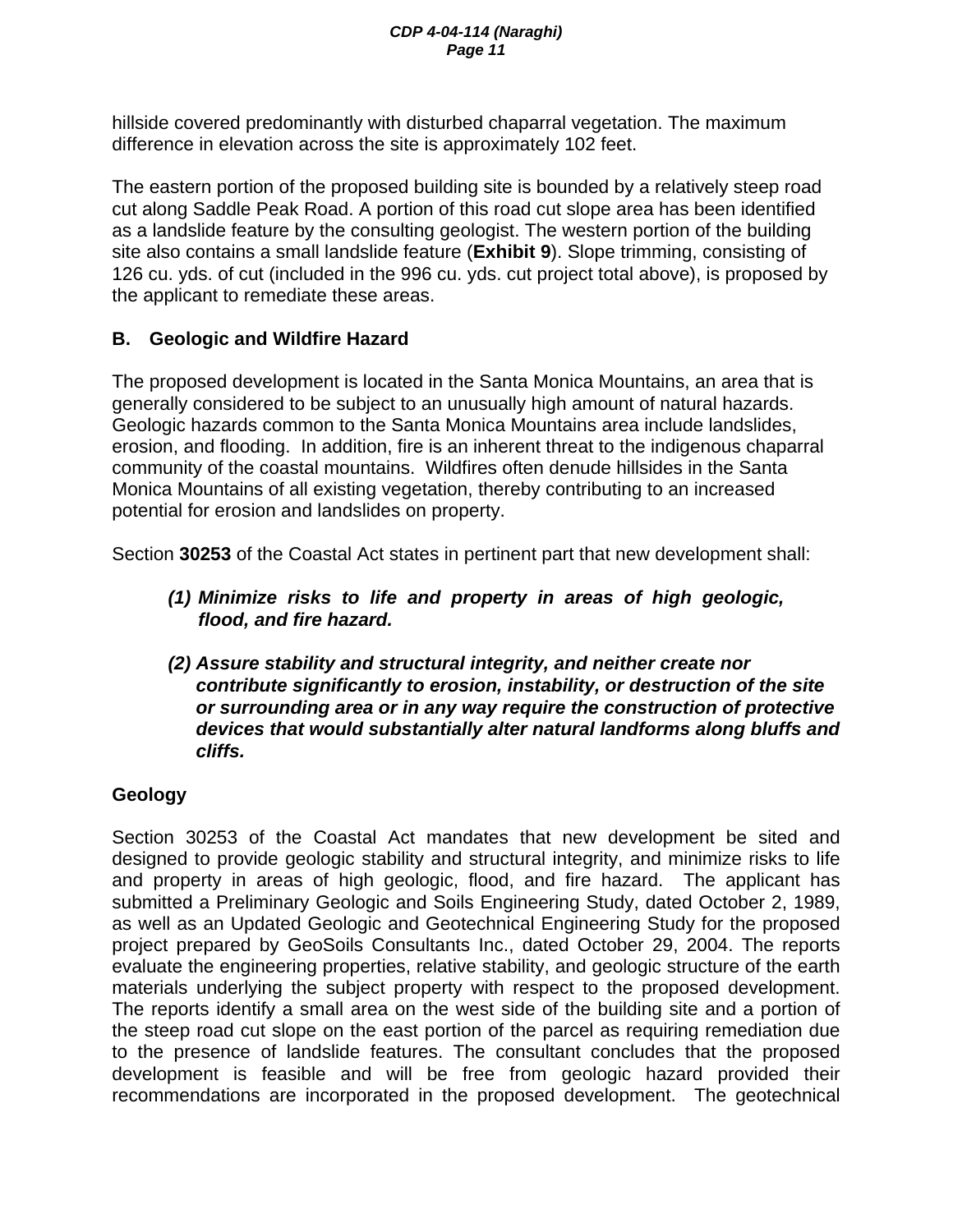reports contain several recommendations to be incorporated into project grading, construction, drainage, foundations, and sewage disposal to ensure the stability and geologic safety of the proposed project site and adjacent property.

In order to ensure that the recommendations of the geologic consultant have been incorporated into all proposed development, the Commission, as specified in **Special Condition Two (2)**, requires the applicant to incorporate the recommendations cited in the geotechnical reports into all final design and construction plans. Final plans approved by the consultant shall be in substantial conformance with the plans approved by the Commission. Any substantial changes to the proposed developments, as approved by the Commission, which may be recommended by the consultant, shall require an amendment to the permit or a new coastal development permit.

The Commission finds that controlling and diverting run-off in a non-erosive manner from the proposed structures, impervious surfaces, and building pad will also add to the geologic stability of the project site. Therefore, in order to minimize erosion and ensure stability of the project site, and to ensure that adequate drainage and erosion control is included in the proposed development, the Commission requires the applicants to submit drainage and erosion control plans certified by the geotechnical engineer, as specified in **Special Conditions Three (3)** and **Four (4)**.

In addition, to ensure that excess excavated material is moved off site so as not to contribute to unnecessary landform alteration and to minimize erosion and sedimentation from stockpiled excavated soil, the Commission finds it necessary to require the applicant to dispose of the material at an appropriate disposal site or to a site that has been approved to accept fill material, as specified in **Special Condition Nine (9)**.

Further, the Commission finds that landscaping of graded and disturbed areas on the subject site will serve to stabilize disturbed soils, reduce erosion and thus enhance and maintain the geologic stability of the site. Therefore, **Special Condition Four (4)**  requires the applicant to submit landscaping plans certified by the consulting geotechnical engineer as in conformance with their recommendations for landscaping of the project site. **Special Condition Four (4)** also requires the applicant to utilize and maintain native and noninvasive plant species compatible with the surrounding area for landscaping the project site.

Invasive and non-native plant species are generally characterized as having a shallow root structure in comparison with their high surface/foliage weight. The Commission notes that non-native and invasive plant species with high surface/foliage weight and shallow root structures do not serve to stabilize slopes and that such vegetation results in potential adverse effects to the stability of the project site. Native species, alternatively, tend to have a deeper root structure than non-native and invasive species, and once established aid in preventing erosion. Therefore, the Commission finds that in order to ensure site stability, all slopes and disturbed and graded areas of the site shall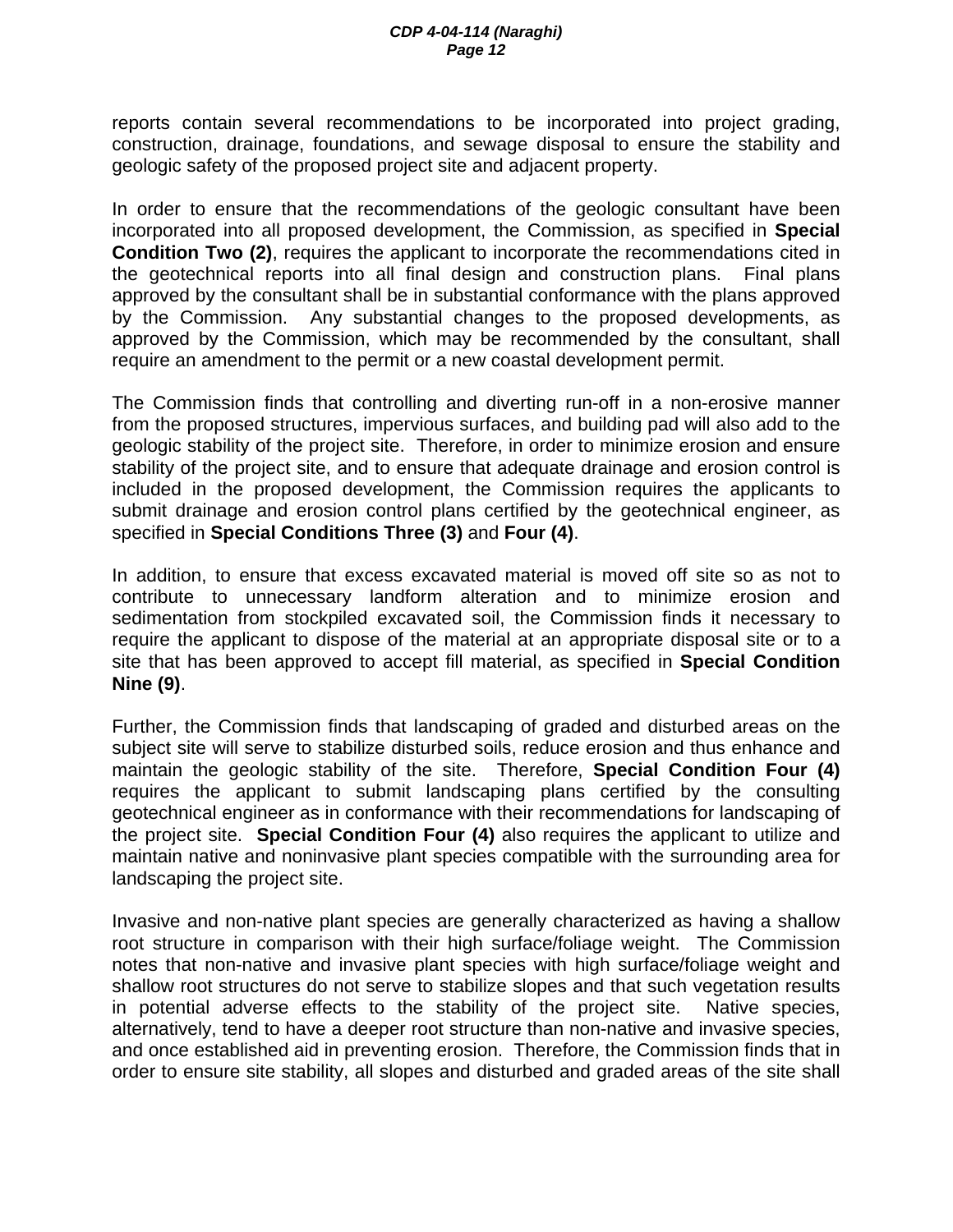be landscaped with appropriate native plant species, as specified in **Special Condition Four (4)**.

The Commission notes that because there remains some inherent risk in building adjacent to potential landslide features, which exist on the subject site, the Commission can only approve the project if the applicant assumes the liability from the associated risks as required by **Special Condition Five (5)**. The assumption of risk will show that the applicant is aware of and appreciates the nature of the hazards which exist on the site and which may adversely affect the stability or safety of the proposed development and agrees to assume any liability for the same.

**Special Condition Eleven (11)** requires the applicant to record a deed restriction that imposes the terms and conditions of this permit as restriction on use and enjoyment of the property and provides any prospective purchaser of the site with recorded notice that the restriction are imposed on the subject property.

The Commission finds that the proposed project, as conditioned, will serve to minimize potential geologic hazards of the project site and adjacent properties, as outlined in §30253 of the Coastal Act.

## **Wildfire**

The proposed project is located in the Santa Monica Mountains, an area subject to an extraordinary potential for damage or destruction from wildfire. Typical vegetation in the Santa Monica Mountains consists mostly of coastal sage scrub and chaparral. Many plant species common to these communities produce and store terpenes, which are highly flammable substances (Mooney in Barbour, *Terrestrial Vegetation of California*, 1988). Chaparral and sage scrub communities have evolved in concert with, and continue to produce the potential for, frequent wildfires. The typical warm, dry summer conditions of the Mediterranean climate combined with the natural characteristics of the native vegetation pose a risk of wildfire damage to development that cannot be completely avoided or mitigated.

Due to the fact that the proposed project is located in an area subject to an extraordinary potential for damage or destruction from wildfire, the Commission can only approve the project if the applicant assumes the liability from these associated risks. Through **Special Condition Five (5)**, the assumption of risk, the applicant acknowledges the nature of the fire hazard which exists on the site and which may affect the safety of the proposed development. Moreover, through acceptance of Special Condition Five (5), the applicant also agrees to indemnify the Commission, its officers, agents and employees against any and all expenses or liability arising out of the acquisition, design, construction, operation, maintenance, existence, or failure of the permitted project.

Therefore, for the reasons discussed above, the Commission finds that the proposed project, as conditioned, is consistent with Section 30253 of the Coastal Act.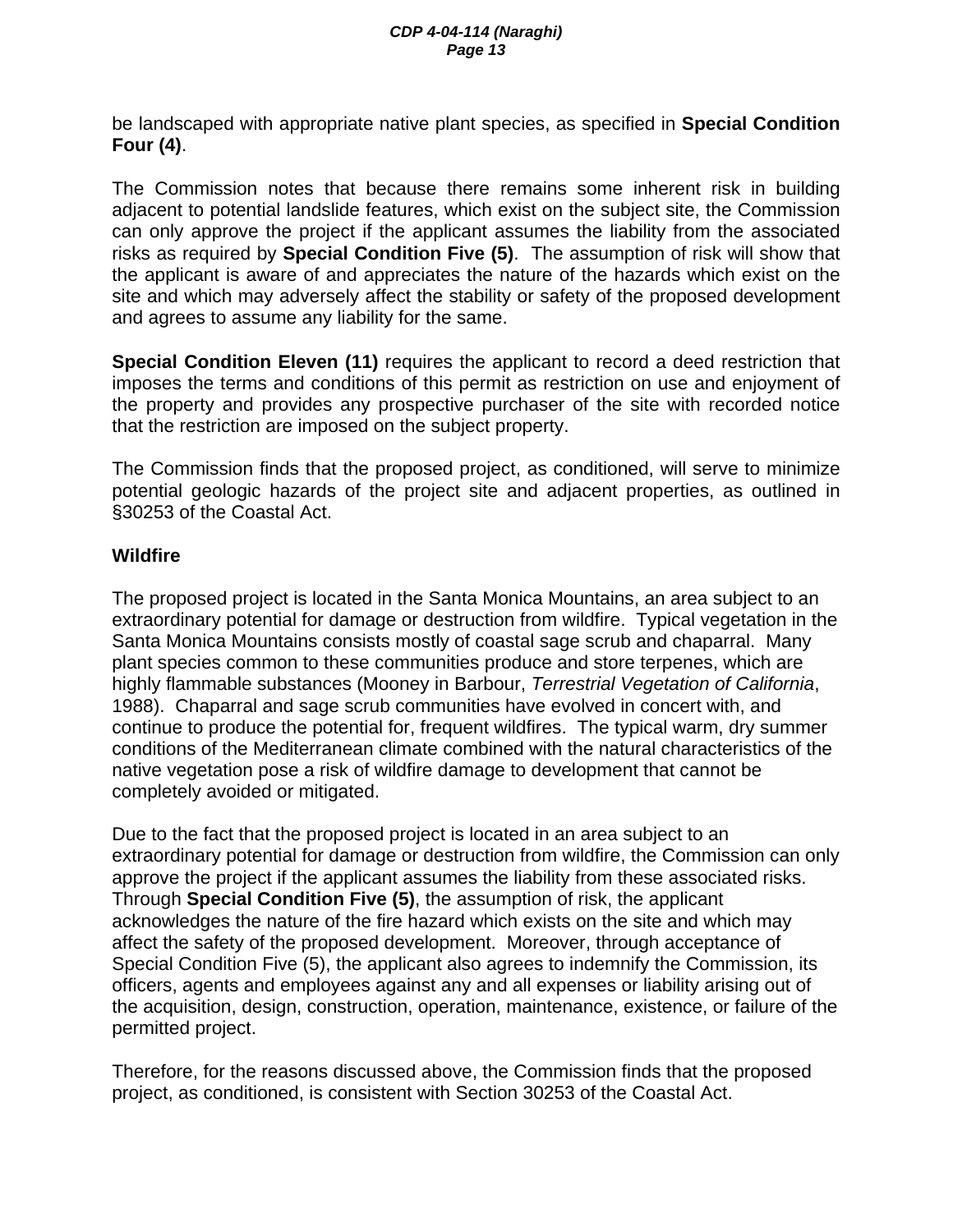#### **C. Visual Resources**

Section **30251** of the Coastal Act states:

*The scenic and visual qualities of coastal areas shall be considered and protected as a resource of public importance. Permitted development shall be sited and designed to protect views to and along the ocean and scenic coastal areas, to minimize the alteration of natural land forms, to be visually compatible with the character of surrounding areas, and, where feasible, to restore and enhance visual quality in visually degraded areas. New development in highly scenic areas such as those designated in the California Coastline Preservation and Recreation Plan prepared by the Department of Parks and Recreation and by local government shall be subordinate to the character of its setting.* 

Section 30251 of the Coastal Act requires scenic and visual qualities to be considered and preserved. Section 30251 also requires that development be sited and designed to protect views of scenic areas, minimize alteration of landforms, and be visually compatible with the surrounding area. In the review of this project, the Commission reviews the publicly accessible locations where the proposed development is visible to assess potential visual impacts to the public. The Commission examines the building site, the proposed grading, and the size of the building pad and structures and alternatives to the size, bulk and scale of the structures, and the potential to minimize landform alteration. The development of the residence raises two issues regarding the siting and design: (1) whether or not public views from public roadways will be adversely affected; or, (2) whether or not public views from public lands and trails will be affected.

The subject site is located in a residentially developed, designated significant ridgeline area along Saddle Peak in the Malibu/Santa Monica Mountains (**Exhibit 11**). The parcel is bounded by Sadie Road, Saddle Peak Road, and existing residences, except to the west, where there is vacant land and steep terrain. The site is readily visible from Saddle Peak Road, a designated scenic highway, as well as Sadie Road, a public roadway.

A public trail, the Tuna Canyon Trail, is planned along the eastern slope of Las Flores Canyon north to the Backbone Trail (**Exhibit 12**). In addition, public lands owned by the Santa Monica Mountains Conservancy are located about 0.5 miles to the south, and public lands owned by State Parks and Mountains Restoration Trust are located approximately 0.2 miles to the north (**Exhibit 13**). As a result, public views from this planned public trail and public lands could be adversely affected by the proposed development.

The applicant proposes to construct a two-story, 3,450 sq. ft. single-family residence with attached 850 sq. ft. subterranean garage, driveway, turnaround, septic system,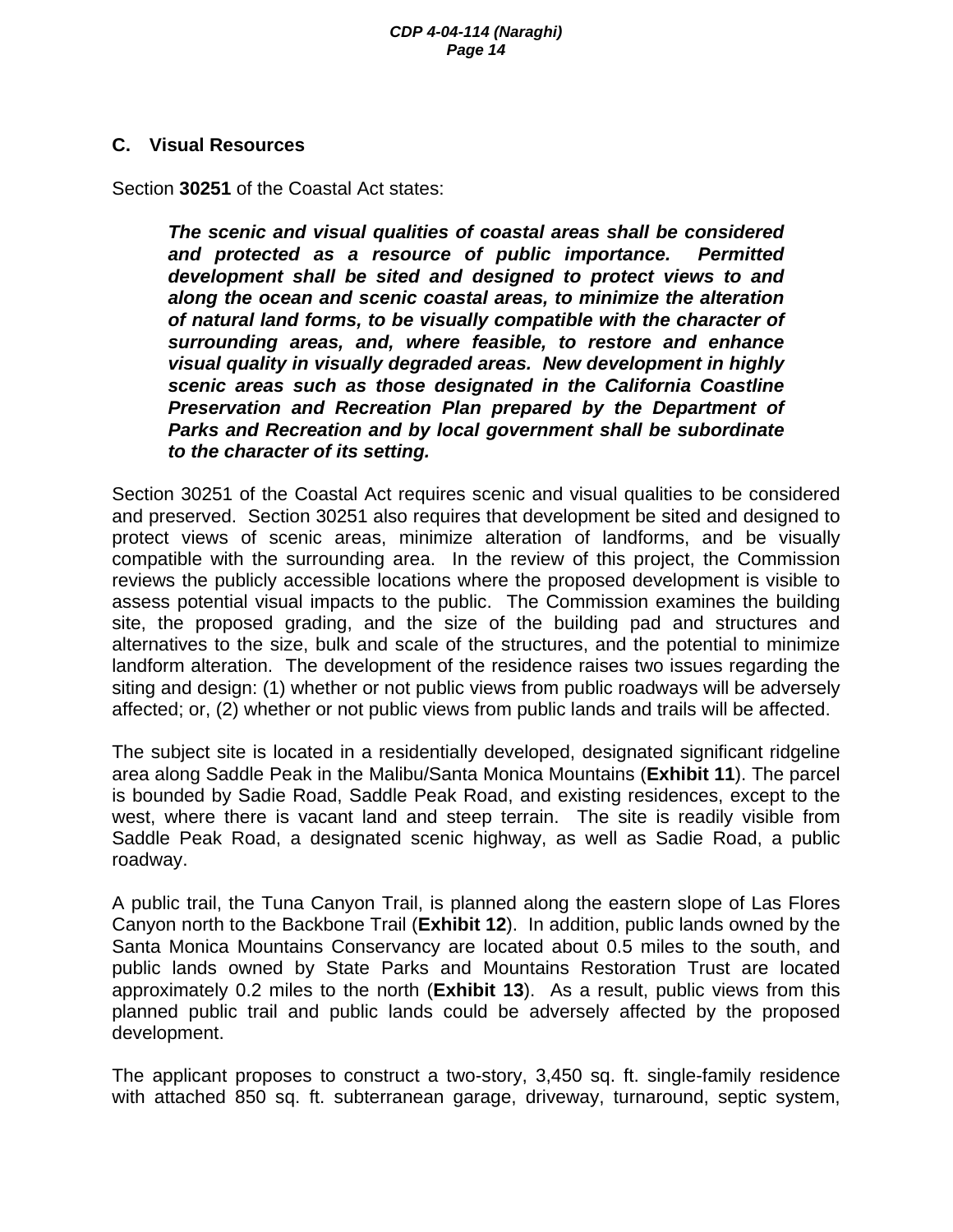swimming pool, spa, retaining walls, and landscaping. The residence will be built into the top of the knoll with the garage partially subterranean. The building site is located immediately adjacent to Sadie Road, on a previously disturbed portion of the property, and as close as possible to the residence to the south. The proposed building site and design thereby minimizes the amount of grading and landform alteration necessary for the project. Grading for the project, including all slope trimming, will include 1,159 cu. yds. (996 cu. yds. cut; 163 cu. yds. fill). The proposed residence is not excessive in height or size and is compatible with other existing residential development in the area. As the proposed residence will be unavoidably visible from public viewing areas, the Commission finds it necessary to require mitigation measures to minimize visual impacts associated with development of the project site.

The visual impact of the proposed project can be minimized by requiring site structures be finished in a color consistent with the surrounding natural landscape and, further, by requiring that windows on the proposed residence be made of non-reflective glass. To ensure visual impacts associated with the colors of the structure and the potential glare of the window glass are minimized, the Commission requires the applicant to use colors compatible with the surrounding environment and non-glare glass, as detailed in **Special Condition Six (6).** 

Visual impacts associated with proposed grading, and the structures themselves, can be further reduced by the use of appropriate and adequate landscaping. Therefore, **Special Condition Four (4)** requires the applicant to ensure that the vegetation on site remains visually compatible with the native flora of surrounding areas. Implementation of Special Condition Four (4) will soften the visual impact of the development from public view areas. To ensure that the final approved landscaping plans are successfully implemented, Special Condition Four (4) also requires the applicant to revegetate all disturbed areas in a timely manner and includes a monitoring component to ensure the successful establishment of all newly planted and landscaped areas over time.

In addition, the Commission has found that night lighting of areas in the Malibu/Santa Monica Mountains area creates a visual impact to nearby scenic roads and trails. In addition, night lighting may alter or disrupt feeding, nesting, and roosting activities of native wildlife species. Therefore, **Special Condition Seven (7)** limits night lighting of the site in general, limits lighting to the developed area of the site, and specifies that lighting be shielded downward. The restriction on night lighting is necessary to protect the nighttime rural character of this portion of the Santa Monica Mountains consistent with the scenic and visual qualities of this coastal area.

To ensure that excess excavated material is moved off site so as not to contribute to unnecessary landform alteration and to minimize erosion and sedimentation from stockpiled excavated soil, the Commission finds it necessary to require the applicant to dispose of the material at an appropriate disposal site or to a site that has been approved to accept fill material, as specified in **Special Condition Nine (9)**.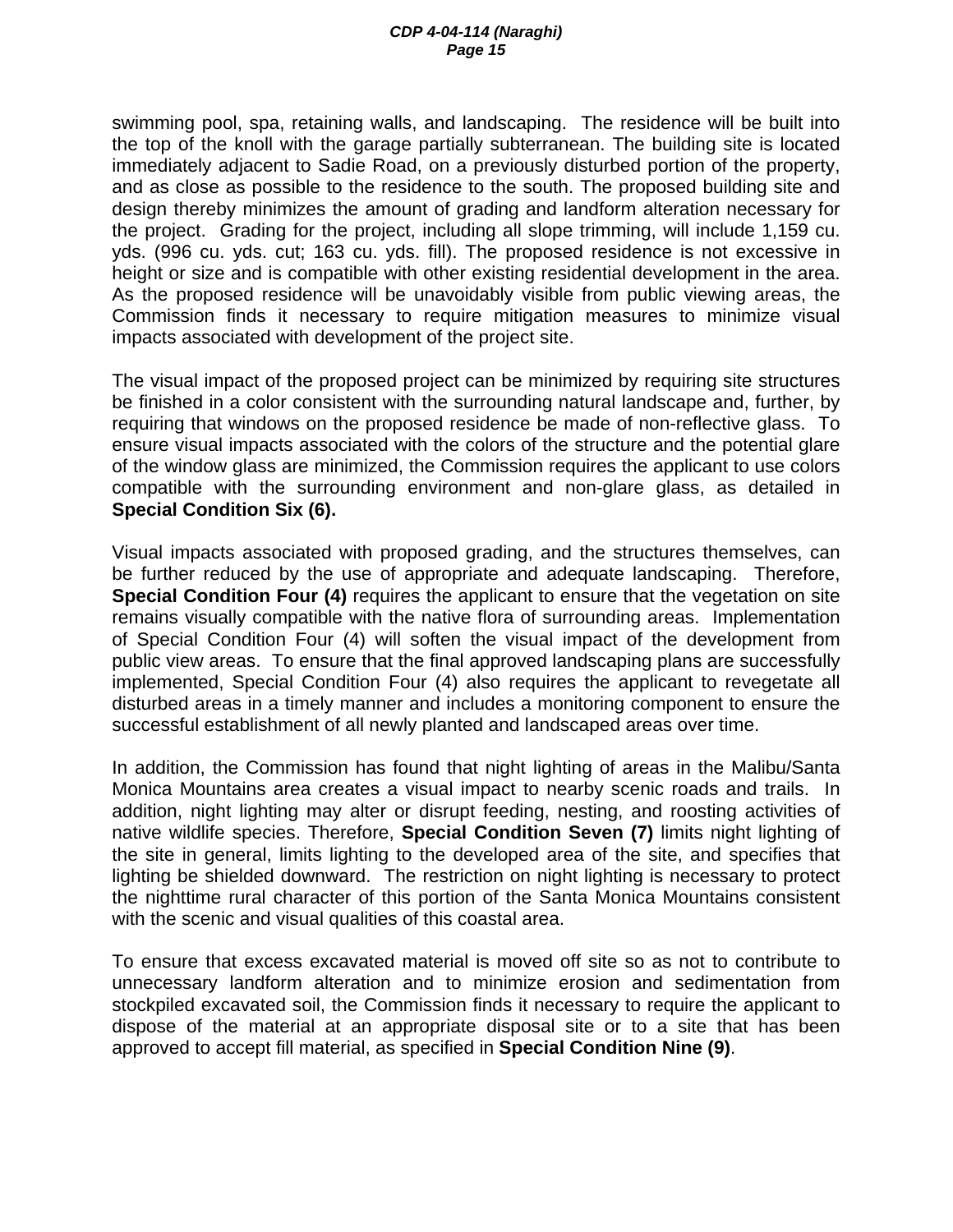Finally, regarding future developments or improvements, certain types of development on the property, normally associated with a single-family residence, which might otherwise be exempt, have the potential to impact scenic and visual resources in this area. It is necessary to ensure that any future development or improvements normally associated with the entire property, which might otherwise be exempt, is reviewed by the Commission for compliance with the scenic resource policy, Section 30251 of the Coastal Act. **Special Condition Ten (10)**, the Future Development Restriction, will ensure that the Commission will have the opportunity to review future projects for compliance with the Coastal Act. Further, **Special Condition Eleven (11)** requires the applicant to record a deed restriction that imposes the terms and conditions of this permit as restrictions on use and enjoyment of the subject property and provides any prospective purchaser with recorded notice that the restrictions are imposed on the subject property.

Therefore, the Commission finds that the project, as conditioned, minimizes adverse effects to public views to and along the coast and minimizes the alteration of natural landforms. Therefore, the Commission finds that the proposed project, as conditioned, is consistent with Section 30251 of the Coastal Act.

### **D. Environmentally Sensitive Habitat Areas**

Section **30230** of the Coastal Act states that:

*Marine resources shall be maintained, enhanced, and where feasible, restored. Special protection shall be given to areas and species of special biological or economic significance. Uses of the marine environment shall be carried out in a manner that will sustain the biological productivity of coastal waters and that will maintain healthy populations of all species of marine organisms adequate for long-term commercial, recreational, scientific, and educational purposes.* 

Section **30231** states:

*The biological productivity and the quality of coastal waters, streams, wetlands, estuaries, and lakes appropriate to maintain optimum populations of marine organisms and for the protection of human health shall be maintained and, where feasible, restored through, among other means, minimizing adverse effects of waste water discharges and entrainment, controlling runoff, preventing depletion of ground water supplies and substantial interference with surface water flow, encouraging waste water reclamation, maintaining natural vegetation buffer areas that protect riparian habitats, and minimizing alteration of natural streams.* 

Section **30240** states: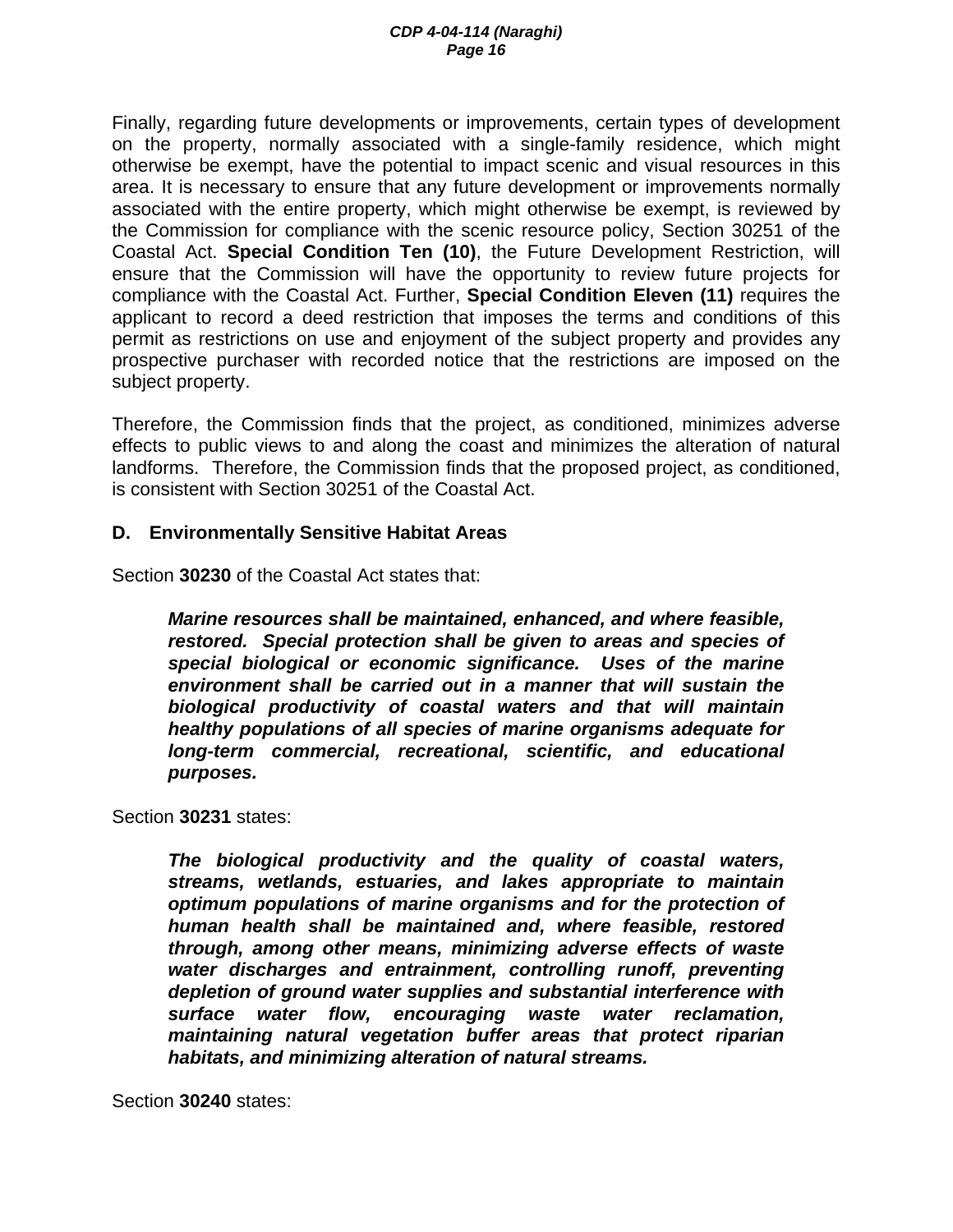- *(a) Environmentally sensitive habitat areas shall be protected against any significant disruption of habitat values, and only uses dependent on such resources shall be allowed within such areas.*
- *(b) Development in areas adjacent to environmentally sensitive habitat areas and parks and recreation areas shall be sited and designed to prevent impacts which would significantly degrade such areas, and shall be compatible with the continuance of such habitat areas.*

Sections 30230 and 30231 of the Coastal Act require that the biological productivity and the quality of coastal waters and streams be maintained and, where feasible, restored through, among other means, controlling runoff, preventing depletion of ground water supplies and substantial interference with surface water flows, maintaining natural buffer areas that protect riparian habitats, and minimizing alteration of natural streams. In addition, Sections 30107.5 and 30240 of the Coastal Act state that environmentally sensitive habitat areas must be protected against disruption of habitat values.

Upon review of the subject property, Commission staff has confirmed that the parcel contains highly disturbed chaparral vegetation and has been partially cleared due to fuel modification associated with the neighboring residence to the south. In addition, review of the project's proposed fuel modification plan indicates that the required extent of vegetation modification shall not extend into any areas considered environmentally sensitive. Therefore, it is determined that the project site and the areas impacted by proposed fuel modification is not considered an Environmentally Sensitive Habitat Area (ESHA).

There is a cluster of small (less than six inches in diameter), isolated scrub oak trees on the southeast edge of the parcel (**Exhibit 3**). Due to the isolated and disturbed site conditions these oak trees also cannot be considered ESHA. However, through past permit actions on residential development in the Santa Monica Mountains the Commission and has found that native oak trees are an important coastal resource. Native trees prevent the erosion of hillsides and stream banks, moderate water temperatures in streams through shading, provide food and habitat, including nesting, roosting, and burrowing to a wide variety of wildlife species, contribute nutrients to watersheds, and are important scenic elements in the landscape. Although not ESHA, the oak trees on the site do provide some habitat for a wide variety of wildlife species and are considered to be an important part of the character and scenic quality of the area.

Oak trees are a part of the California native plant community and need special attention to maintain and protect their health. Oak trees in residentially landscaped areas often suffer decline and early death due to conditions that are preventable. Damage can often take years to become evident and by the time the tree shows obvious signs of disease it is usually too late to restore the health of the tree. Oak trees provide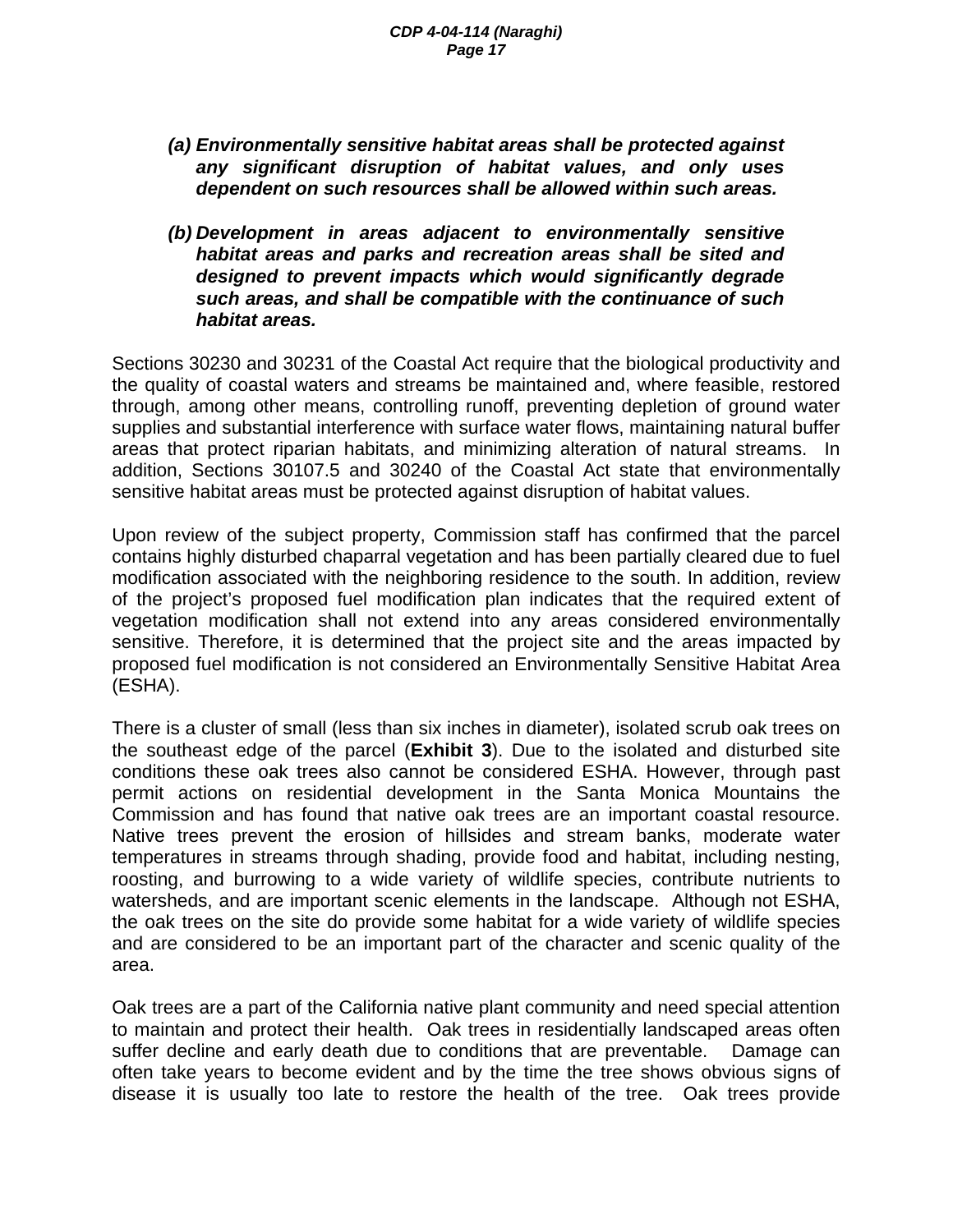important habitat and shading for other animal species, such as deer and bees. Oak trees are very long lived, some up to 250 years old, relatively slow growing becoming large trees between 30 to 70 feet high, and are sensitive to surrounding land uses, grading or excavation at or near the roots and irrigation of the root area particularly during the summer dormancy. Improper watering, especially during the hot summer months when the tree is dormant and disturbance to root areas are the most common causes of tree loss.

Encroachments into the protected zone of an oak tree, particularly of the nature proposed for several of the trees on the project site, can result in significant adverse impacts. An article entitled "Oak Trees: Care and Maintenance" prepared by the Forestry Department of the County of Los Angeles states:

*Oaks are easily damaged and very sensitive to disturbances that occur to the tree or in the surrounding environment. The root system is extensive but surprisingly shallow, radiating out as much as 50 feet beyond the spread of the tree leaves, or canopy. The ground area at the outside edge of the canopy, referred to as the dripline, is especially important: the tree obtains most of its surface water and nutrients here, as well as conducts an important exchange of air and other gases.* 

This publication goes on to state:

*Any change in the level of soil around an oak tree can have a negative impact. The most critical area lies within 6' to 10' of the trunk: no soil should be added or scraped away. ... Construction activities outside the protected zone can have damaging impacts on existing trees. ... Digging of trenches in the root zone should be avoided. Roots may be cut or severely damaged, and the tree can be killed. ... Any roots exposed during this work should be covered with wet burlap and kept moist until the soil can be replaced. The roots depend on an important exchange of both water and air through the soil within the protected zone. Any kind of activity which compacts the soil in this area blocks this exchange and can have serious long term negative effects on the trees.* 

The applicant has submitted a grading plan that maps the trunks and drip lines of onsite oak trees in relation to proposed development and does not propose removal of any oak tree. However, the extent of proposed slope trimming in relation to the oak trees is not adequately identified on the grading plan. Therefore, **Special Condition One (1)** requires the applicant to submit revised grading plans showing that no grading shall occur within the drip line of any oak tree on-site. To ensure that oak trees are protected during grading and construction activities, **Special Condition Twelve (12)** requires the applicant to install protective barrier fencing around the drip line of all on-site oak trees during construction operations. In addition, **Special Condition Twelve (12)** specifies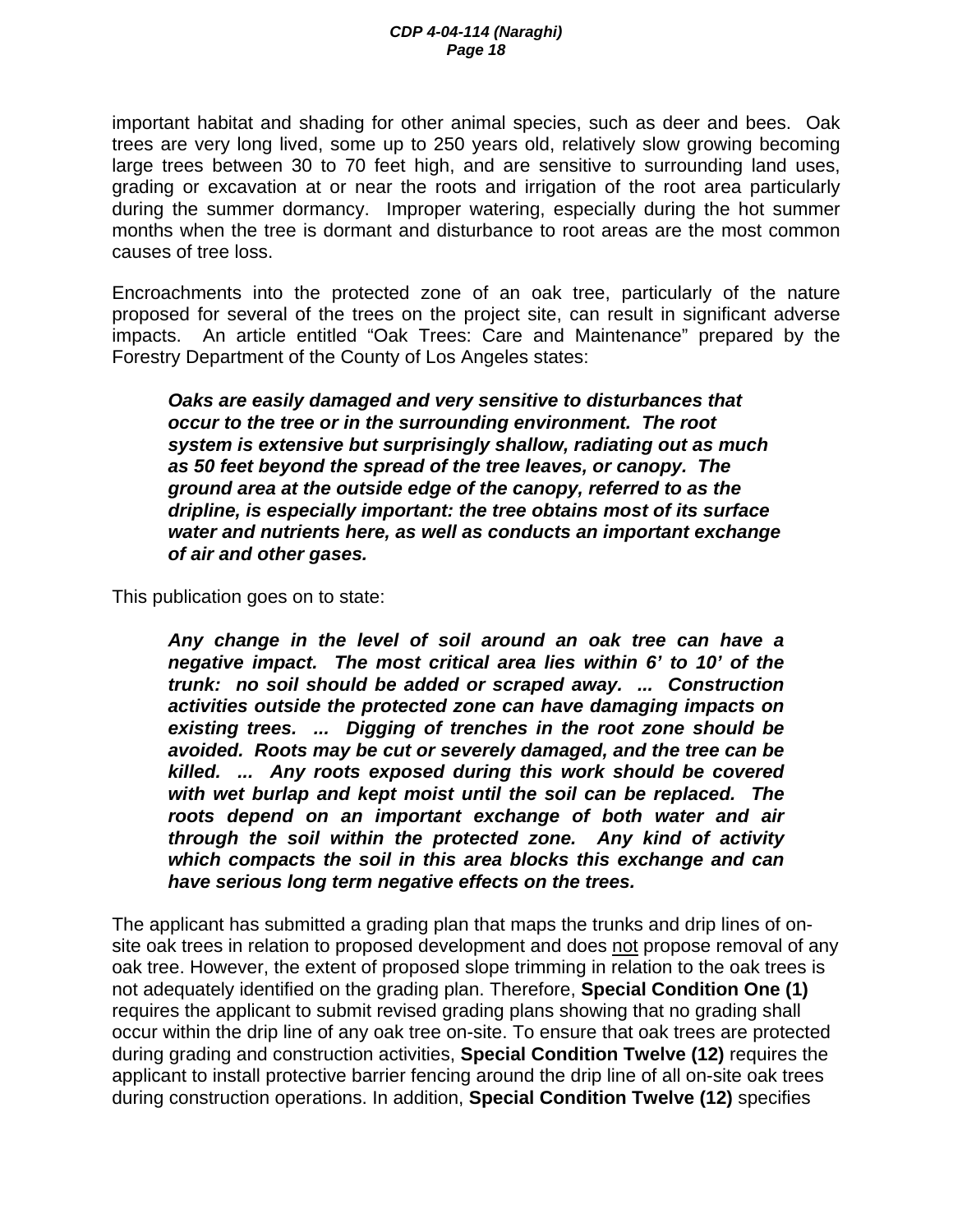that the applicant shall provide on-site oak tree mitigation, at a 10:1 ratio, in the event that any oak tree is damaged or lost.

Finally, to ensure the oak trees on-site are not adversely affected by irrigation or inappropriate landscaping, **Special Condition Four (4)** includes a provision that prohibits permanent irrigation within the dripline or within the five-foot protected zone of oak trees and limits landscaping within the dripline and protected zone to native oak tree understory plant species.

For the reasons set forth above, the Commission finds that the proposed project, as conditioned, is consistent with Sections 30230, 30231, and 30240 of the Coastal Act.

## **E. Water Quality**

The Commission recognizes that new development in the Santa Monica Mountains has the potential to adversely impact coastal water quality through the removal of native vegetation, increase of impervious surfaces, increase of runoff, erosion, and sedimentation, and introduction of pollutants such as petroleum, cleaning products, pesticides, and other pollutant sources, as well as effluent from septic systems. Section 30231 of the Coastal Act states:

*The biological productivity and the quality of coastal waters, streams, wetlands, estuaries, and lakes appropriate to maintain optimum populations of marine organisms and for the protection of human health shall be maintained and, where feasible, restored through, among other means, minimizing adverse effects of waste water discharges and entrainment, controlling runoff, preventing depletion of ground water supplies and substantial interference with surface water flow, encouraging waste water reclamation, maintaining natural vegetation buffer areas that protect riparian habitats, minimizing alteration of natural streams.* 

The project site is located within the Las Flores Canyon watershed. While no development is proposed in any natural drainages on-site, the proposed development will result in an increase in impervious surface, which in turn decreases the infiltrative function and capacity of existing permeable land on-site. The reduction in permeable space leads to an increase in the volume and velocity of stormwater runoff that can be expected to leave the site. Further, pollutants commonly found in runoff associated with residential use include petroleum hydrocarbons including oil and grease from vehicles; heavy metals; synthetic organic chemicals including paint and household cleaners; soap and dirt from washing vehicles; dirt and vegetation from yard maintenance; litter; fertilizers, herbicides, and pesticides; and bacteria and pathogens from animal waste. The discharge of these pollutants to coastal waters can cause cumulative impacts such as: eutrophication and anoxic conditions resulting in fish kills and diseases and the alteration of aquatic habitat, including adverse changes to species composition and size; excess nutrients causing algae blooms and sedimentation increasing turbidity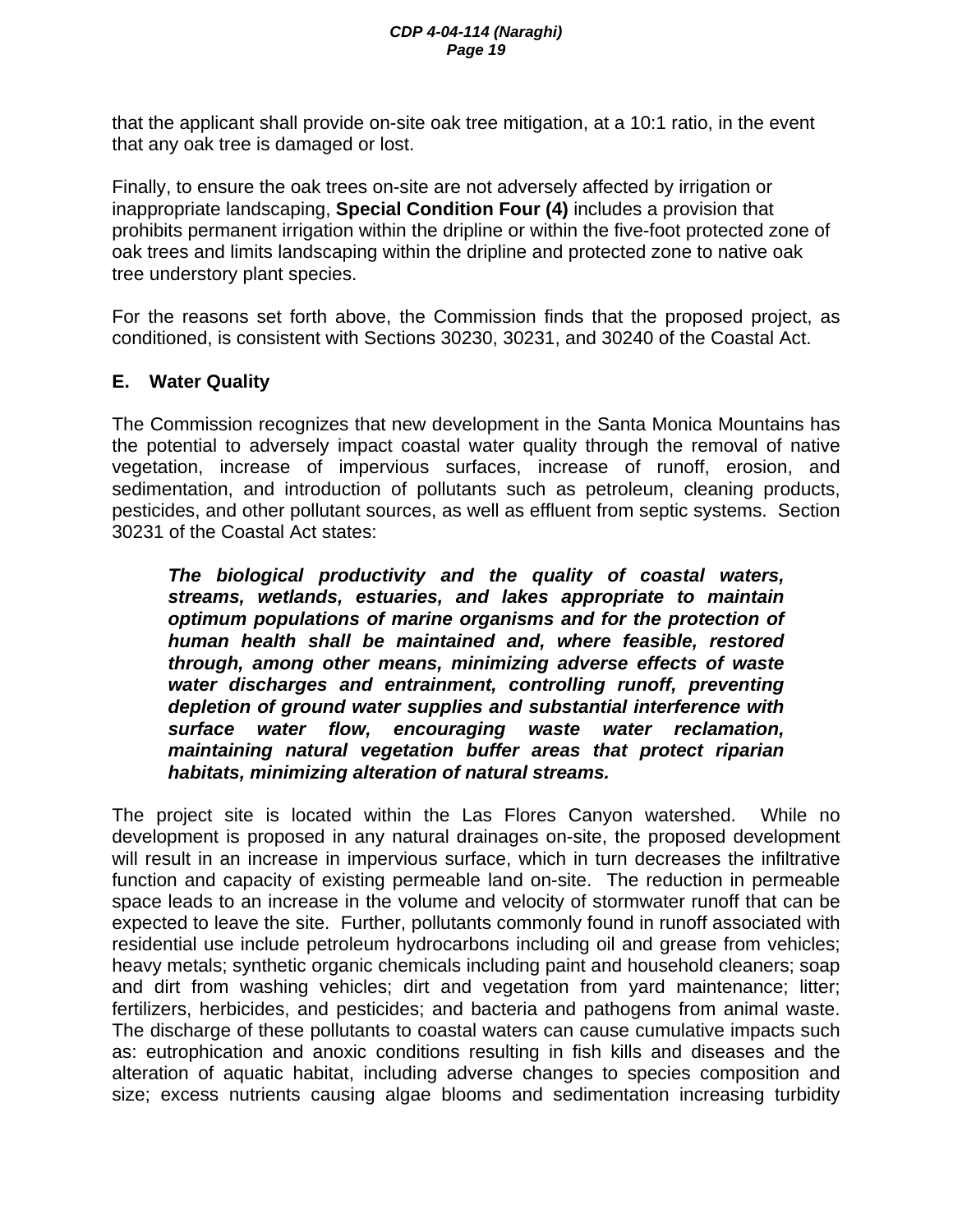which both reduce the penetration of sunlight needed by aquatic vegetation which provide food and cover for aquatic species; disruptions to the reproductive cycle of aquatic species; and acute and sublethal toxicity in marine organisms leading to adverse changes in reproduction and feeding behavior. These impacts reduce the biological productivity and the quality of coastal waters, streams, wetlands, estuaries, and lakes and reduce optimum populations of marine organisms and have adverse impacts on human health.

Therefore, in order to find the proposed development consistent with the water and marine resource policies of the Coastal Act, the Commission finds it necessary to require the incorporation of Best Management Practices designed to control the volume, velocity and pollutant load of stormwater leaving the developed site. Critical to the successful function of post-construction structural BMPs in removing pollutants in stormwater to the Maximum Extent Practicable (MEP), is the application of appropriate design standards for sizing BMPs. The majority of runoff is generated from small storms because most storms are small. Additionally, storm water runoff typically conveys a disproportionate amount of pollutants in the initial period that runoff is generated during a storm event. Designing BMPs for the small, more frequent storms, rather than for the large infrequent storms, results in improved BMP performance at lower cost.

The Commission finds that sizing post-construction structural BMPs to accommodate (infiltrate, filter or treat) the runoff from the  $85<sup>th</sup>$  percentile storm runoff event, in this case, is equivalent to sizing BMPs based on the point of diminishing returns (i.e. the BMP capacity beyond which, insignificant increases in pollutants removal (and hence water quality protection) will occur, relative to the additional costs. Therefore, the Commission requires the selected post-construction structural BMPs be sized based on design criteria specified in **Special Condition Three (3)**, and finds this will ensure the proposed development will be designed to minimize adverse impacts to coastal resources, in a manner consistent with the water and marine policies of the Coastal Act.

In addition, the applicant proposes to construct a swimming pool and spa that may use chemicals such as chlorine and algaecides that if drained from the site may be harmful to plants and animals in nearby environmentally sensitive habitat areas and creeks. The Commission notes that the proposed project is conditioned to incorporate the recommendations of the project's consulting geologists and geotechnical engineer related to the construction of the swimming pool and spa and to incorporate adequate site drainage and erosion control.

However, the Commission also notes that both leakage and periodic maintenance drainage of the proposed swimming pool and/or spa, if not monitored and/or conducted in a controlled manner, may result in excess runoff and erosion potentially causing the instability of the site and adjacent properties and potential impacts from pool chemicals (i.e. pool water algaecides, chemical pH balancing, and other water conditioning chemicals) on ESHA and the watershed. Therefore, the Commission imposes **Special Condition Eight (8)** on the subject application, which requires the applicant to use a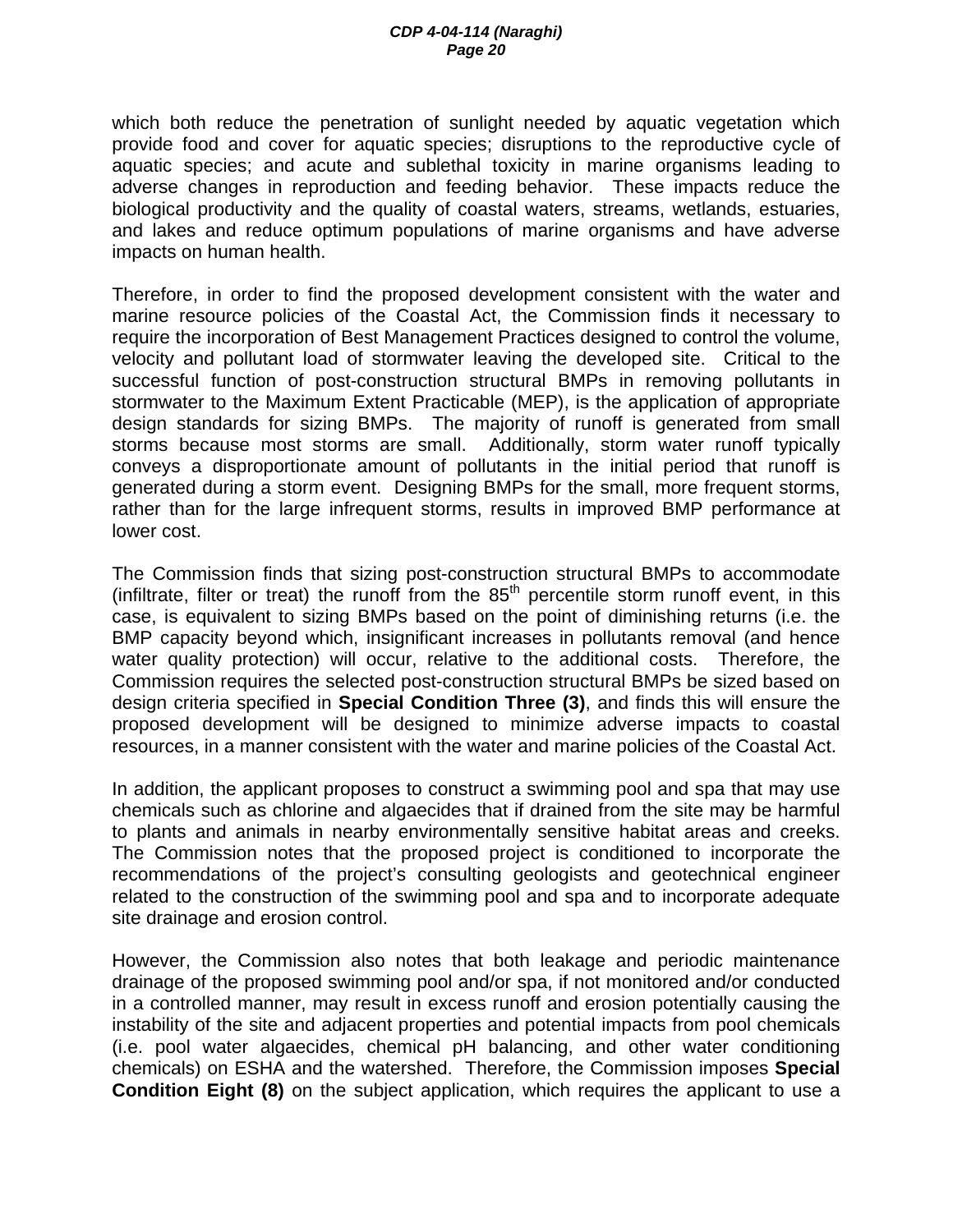non-chemical water purification system and to maintain proper pH, calcium and alkalinity balance in a manner that any runoff or drainage from the pool and spa will not include excessive chemicals that may adversely affect the environmentally sensitive habitat areas.

Furthermore, interim erosion control measures implemented during construction and post construction landscaping will serve to minimize the potential for adverse impacts to water quality resulting from drainage runoff during construction and in the postdevelopment stage. Therefore, the Commission finds that **Special Condition Four (4)**  is necessary to ensure the proposed development will not adversely impact water quality or coastal resources.

The applicant is proposing to construct a septic system, consisting of a 1,500 gallon septic tank and seepage pits, to accommodate the sewage of the proposed development. The County of Los Angeles Environmental Health Department has given in-concept approval of the proposed septic system, determining that the system meets the requirements of the plumbing code. The County of Los Angeles' minimum health code standards for septic systems have been found protective of coastal resources and take into consideration the percolation capacity of soils within the Santa Monica Mountains, among other criteria. Therefore, the Commission finds that the proposed project is consistent with Section 30231 of the Coastal Act.

# **F. Violation**

As a part of this coastal development permit application, the applicant requests afterthe-fact approval of a lot line adjustment concerning the subject parcel (Lot 1; APN 4438-037-036) and the adjacent parcel to the south (Lot 2; APN 4438-037-035) that is under separate ownership. The lot line adjustment resulted in the exchange of two 1,174 sq. ft. equal area slivers of land along the shared property boundary necessitated by the encroaching driveway associated with the residence to the south (**Exhibit 10**). The applicant and adjacent property owner were granted a Certificate of Compliance for Lot Line Adjustment (No. 100, 730) from Los Angeles County in 1989 that was recorded on April 27, 1989. However, the lot line adjustment has occurred without the benefit of a coastal development permit. In order to resolve the unpermitted lot line adjustment the applicant included it as part of this permit application. The proposed lot line adjustment will not result in any additional lots, create non-conforming lots, or create lot configurations that could increase residential density. Lot 2 is currently developed with a single family residence. The applicant is proposing a new single family residence on Lot 1. In addition, the reconfigured lots will continue to have adequate public services including water and electricity.

In order to ensure that the violation aspects of this development is resolved in a timely manner, **Special Condition Thirteen (13)** requires that the applicant satisfy all conditions of this permit that are prerequisite to the issuance of this permit within 180 days of Commission action, or within such additional time as the Executive Director may grant for good cause.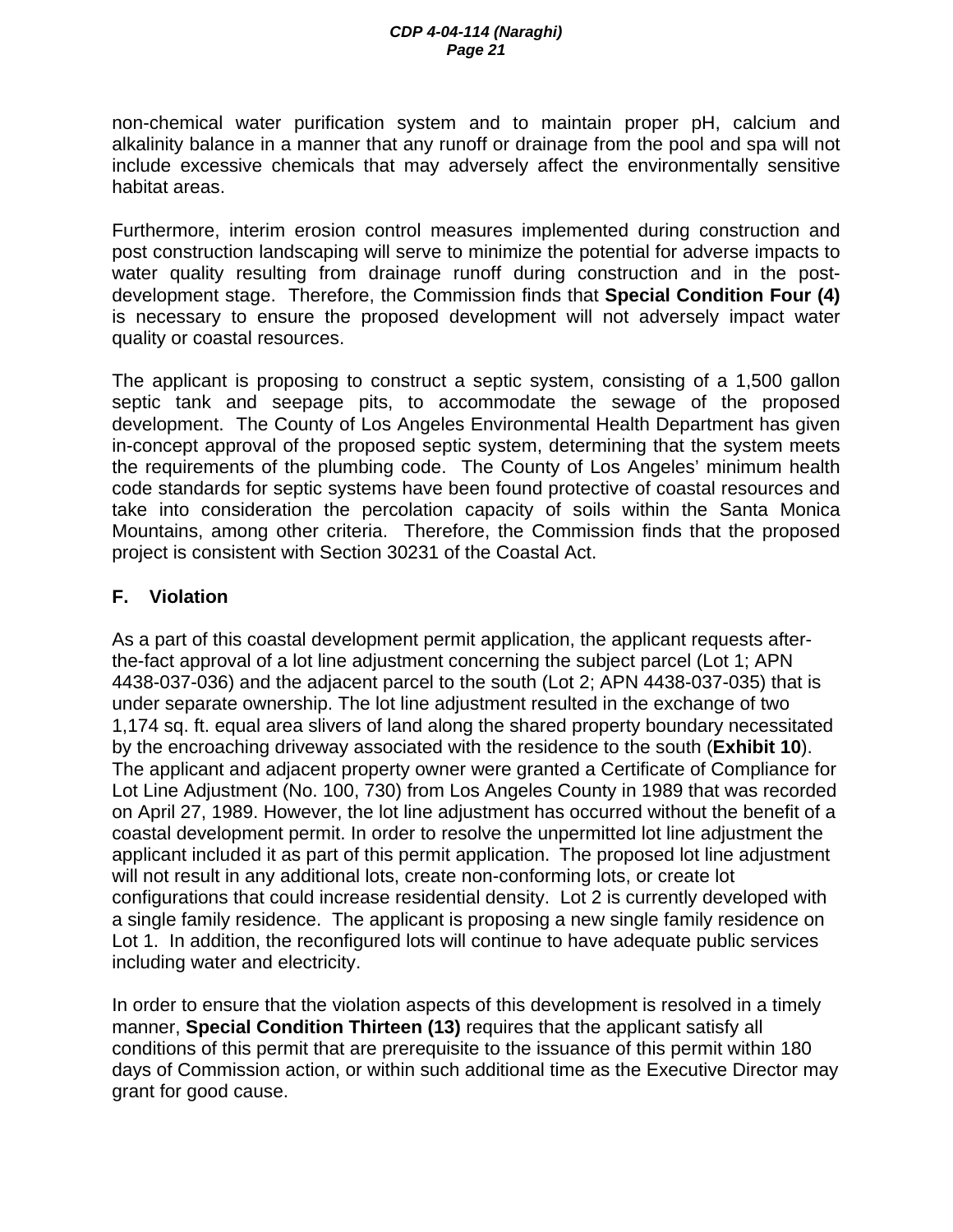Although development has taken place prior to submission of this permit application, consideration of this application by the Commission has been based solely upon the Chapter 3 policies of the Coastal Act. Commission review and action on this permit application does not constitute a waiver of any legal action with regard to the alleged violations nor does it constitute an admission as to the legality of any development undertaken on the subject site without a coastal permit.

### **G. Local Coastal Program**

Section 30604 of the Coastal Act states:

*a) Prior to certification of the local coastal program, a coastal development permit shall be issued if the issuing agency, or the commission on appeal, finds that the proposed development is in conformity with the provisions of Chapter 3 (commencing with Section 30200) of this division and that the permitted development will not prejudice the ability of the local government to prepare a local program that is in conformity with the provisions of Chapter 3 (commencing with Section 30200).* 

Section 30604(a) of the Coastal Act provides that the Commission shall issue a Coastal Development Permit only if the project will not prejudice the ability of the local government having jurisdiction to prepare a Local Coastal Program, which conforms to Chapter 3 policies of the Coastal Act. The preceding sections provide findings that the proposed project will be in conformity with the provisions of Chapter 3 if certain conditions are incorporated into the projects and are accepted by the applicant. As conditioned, the proposed development will not create adverse impacts and is found to be consistent with the applicable policies contained in Chapter 3. Therefore, the Commission finds that approval of the proposed development, as conditioned, will not prejudice the County of Los Angeles' ability to prepare a Local Coastal Program for this area which is also consistent with the policies of Chapter 3 of the Coastal Act, as required by Section 30604(a).

### **H. California Environmental Quality Act**

Section 13096(a) of the Commission's administrative regulations requires Commission approval of a Coastal Development Permit application to be supported by a finding showing the application, as conditioned by any conditions of approval, to be consistent with any applicable requirements of the California Environmental Quality Act (CEQA). Section 21080.5(d)(2)(A) of CEQA prohibits a proposed development from being approved if there are feasible alternatives or feasible mitigation measures available which would substantially lessen any significant adverse effect that the activity may have on the environment.